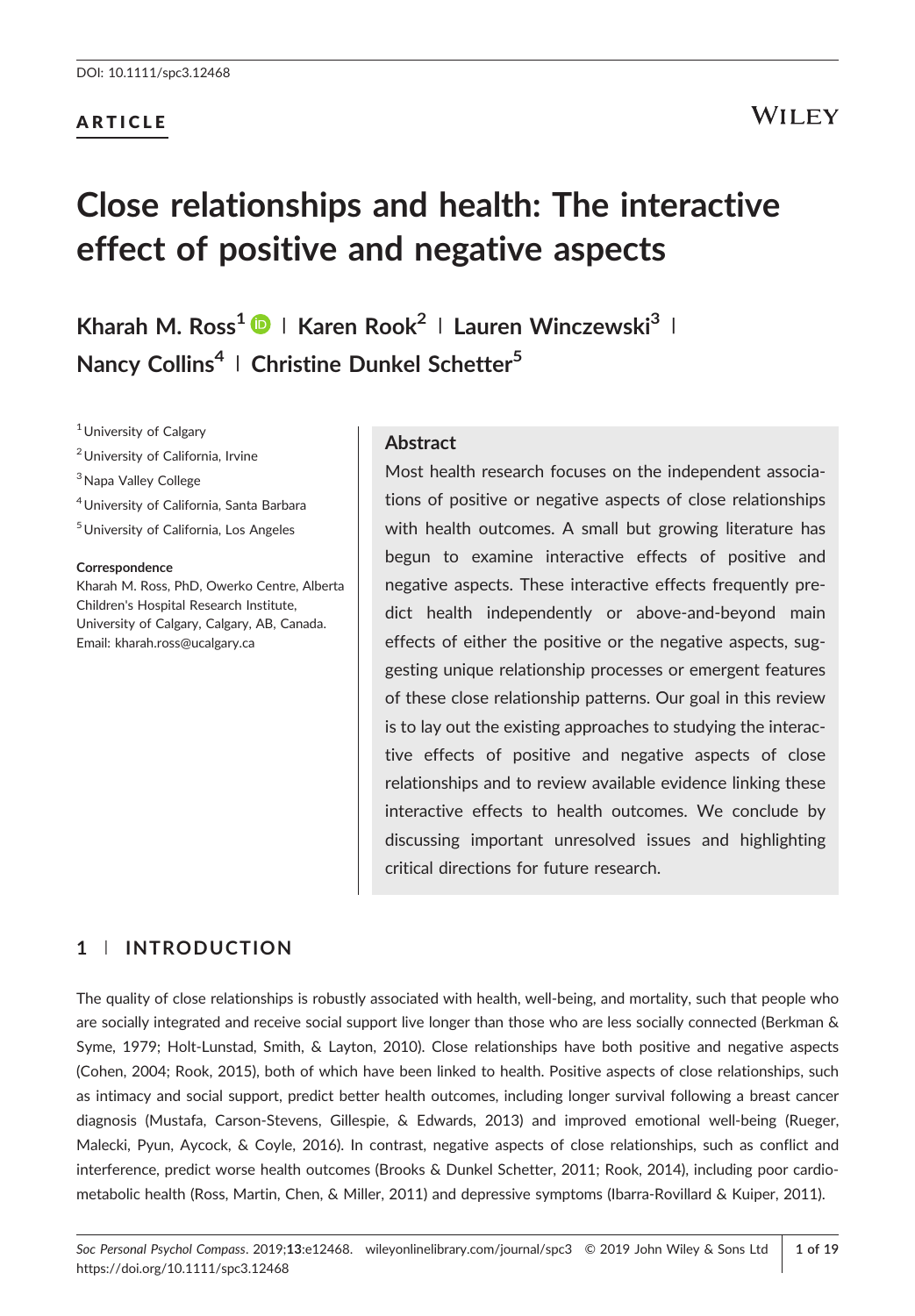# **2 of 19 ROSS** ET AL.

Research to date treats positive and negative close relationship aspects predominately as independent phenomena, with relatively little attention devoted to examining their interactive effects on health. For example, some studies assess social support but not social conflict and vice versa. Other studies assess both aspects but focus on contrasting the strength of their independent associations with health outcomes (e.g., Bookwala, 2005; Cheng, Li, Leung, & Chan, 2011; Henry, Berg, Smith, & Florsheim, 2007; Ruehlman & Wolchik, 1988). Although useful, these approaches do not capture how positive and negative close relationship aspects might interact in daily life to influence psychological or physical health. For example, conflict in a close relationship could be particularly consequential for health when support is relatively low or inconsistent. How positive and negative aspects of close relationships influence each other, and the implications for health, is just beginning to be investigated by researchers. The interactive effects of positive and negative aspects as they co‐occur in a close relationship needs greater attention, especially if we wish to continue to advance our understanding of the health effects of close relationships (DeLongis, Capreol, Holtzman, O'Brien, & Campbell, 2004; Rook, 1990; Uchino, Holt‐Lunstad, Uno, & Flinders, 2001).

In this article, we review conceptual and measurement issues that arise when investigating the interactive effects of positive and negative aspects of close relationships on health. Our focus is on close relationships between adults that are characterized by, or are expected to be, high in interdependence and subjective importance (e.g., romantic partners, parents, siblings, and close friends). All possible interactive patterns of positive and negative aspects were considered. Additionally, we discuss an assumption generally implicit in the existing theoretical work in this area: that the interactive effect of positive and negative close relationship aspects reflects unique properties and distinctive health effects *independent* of the contributions of the positive and negative aspects. Our review begins by discussing how researchers have conceptualized and analyzed the interactive effects of these two aspects; then we provide an overview of empirical work that has investigated such health effects, and conclude by highlighting unresolved issues and promising future directions for extending knowledge of the health effects of positive and negative close relationship aspects.



# Positive aspects

FIGURE 1 Two-dimensional representation of the separate positive and negative quality continua of close relationships. Close relationships are characterized as high or low in positive and high or low in negative aspects. High‐quality relationships (high positive and low negative) fall into the lower‐left quadrant and low‐quality relationships (low positive and high negative) in the upper-right quadrant. Ambivalent relationships (high positive and high negative) fall into the upper-right quadrant and indifferent (low positive and low negative) into the lower-left quadrant. (Adapted from: Fincham & Linfield, 1997; Uchino et al., 2001)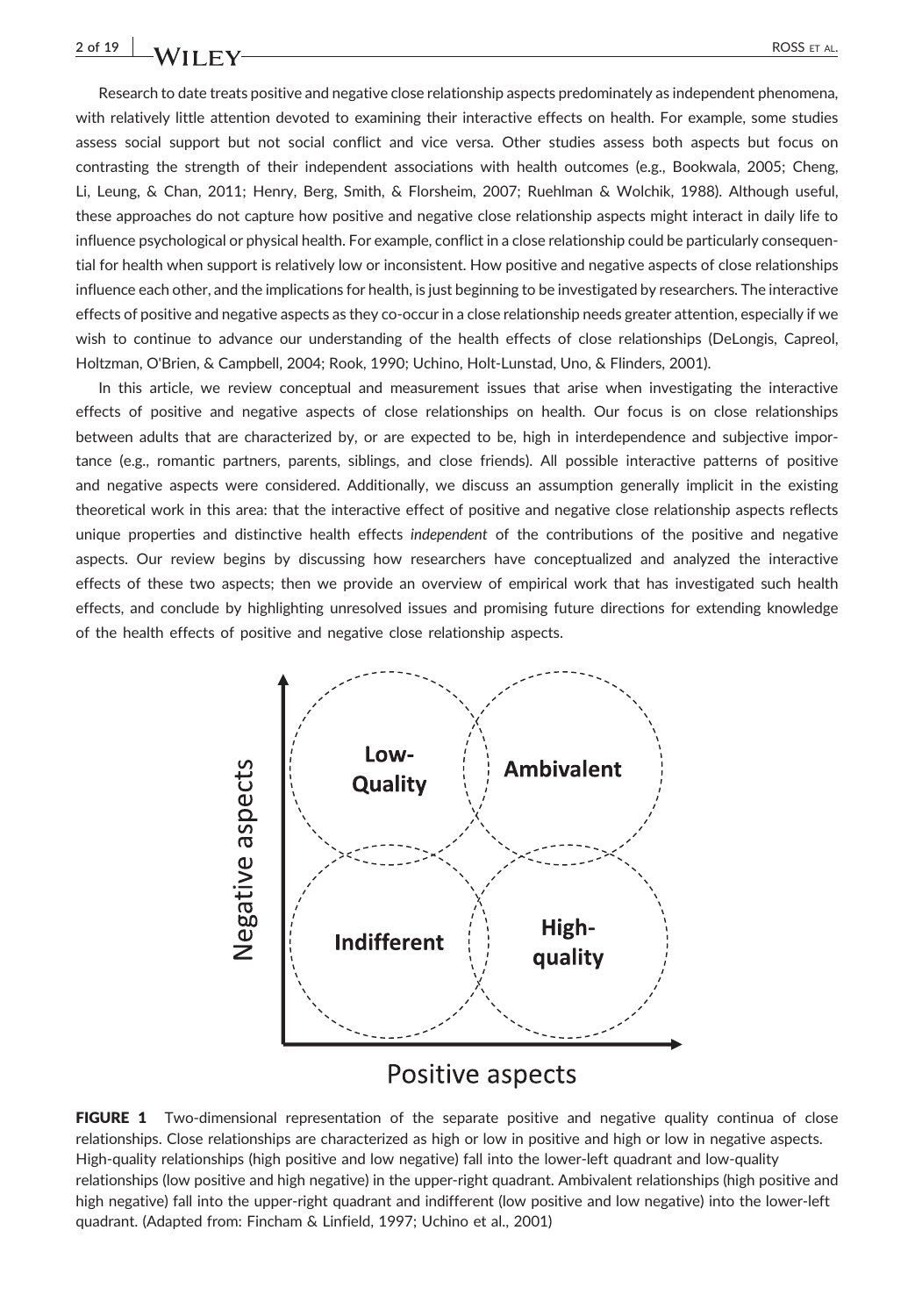# **2** | **CONCEPTUAL ISSUES: HOW TO CHARACTERIZE POSITIVE AND NEGATIVE ASPECTS OF CLOSE RELATIONSHIPS**

Positive and negative close relationship aspects are separate but related continua that exhibit moderate, inverse correlations, with stronger associations observed as relationship importance or closeness increases (Abbey, Abramis, & Caplan, 1985; Campo et al., 2009; Newsom, Rook, Nishishiba, Sorkin, & Mahan, 2005; Pierce, 1994). Given that close relationships can be characterized as being relatively high or low in positive and negative aspects, four patterns

#### **Term Construction Construction Related terms Definition Definition** Relationship type or pattern Ambivalent 1. Positive-negative 2. Conflictual supportive 3. Within‐domain stress exacerbation 4. Reverse buffering Close relationships characterized by presence of both positive and negative aspects, components, or qualities Indifferent Close relationships characterized by a lack of both positive and negative aspects, components, or qualities High-quality 1. Supportive 2. Positive-only Close relationships characterized by high positive and low negative aspects, components, or qualities Low-quality 1. Aversive 2. Negative‐only Close relationships characterized by low positive and high negative aspects, components, or qualities Analytic approaches Categorical Categorical Categorical Analytic approach to the study of the study of the study of the study of the study of the study of the study of the study of the study of the study of the study of the study of the study interactive effects of positive and negative close relationship aspects that uses *specific criteria to categorize* social ties by their positive and negative aspects. Ambivalence index **Analytic approach to the study of the** interactive effects of positive and negative close relationship aspects that uses positive and negative aspects of a close relationship to *calculate an ambivalence index*, often using the Griffin's intensity and similarity of intensity formula (Thompson, Zanna, & Griffin, 1995). Regression 1. Buffering Analytic approach to the study of the interactive effects of positive and negative close relationship aspects that uses *interaction terms within a*

#### TABLE 1 Definitions of key terms

Within the context of health research, the framework and terminology proposed separately by Uchino et al. (2001) and by Fincham & Linfield (1997) is most often used.

*linear regression framework*.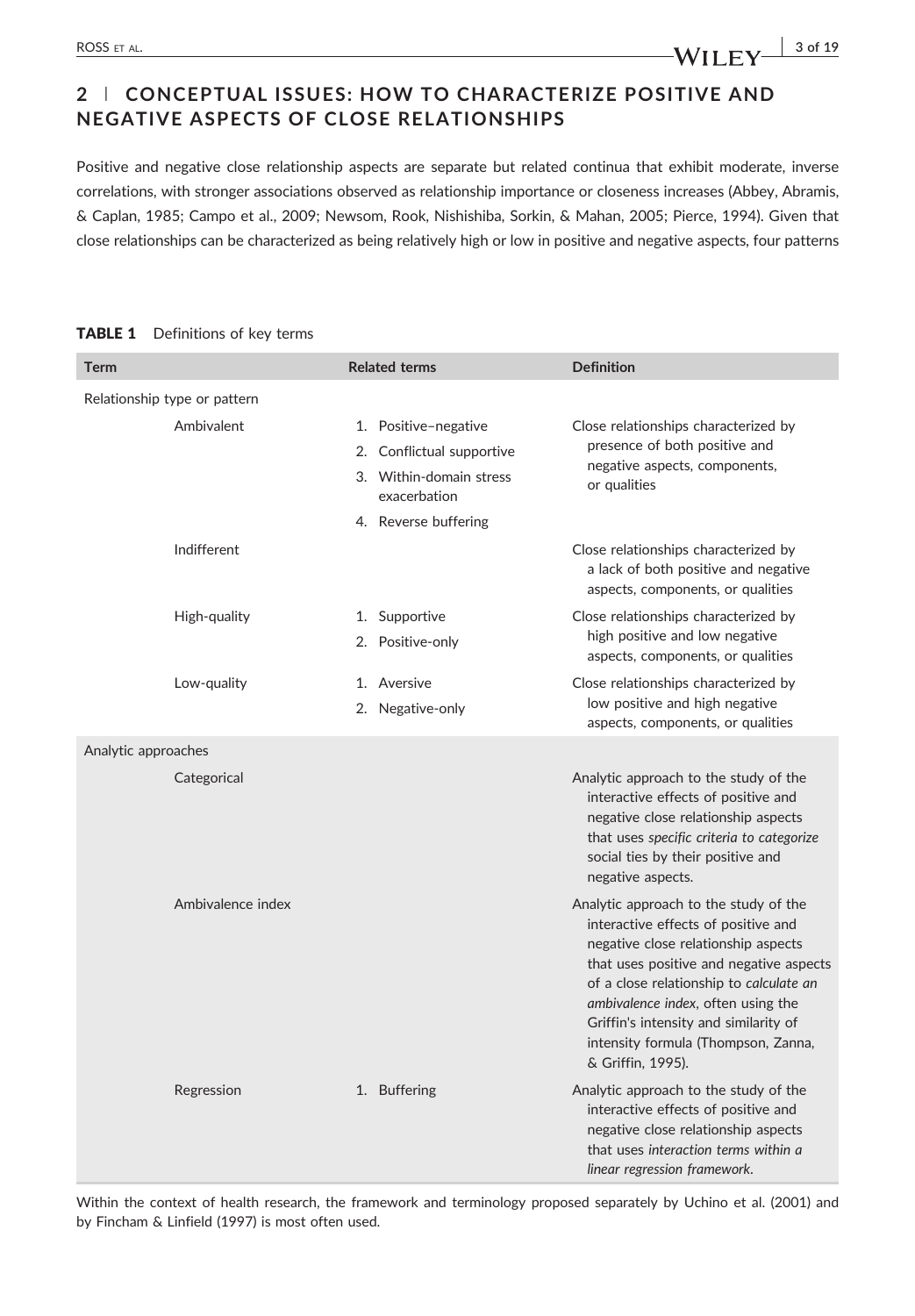of close relationships can be distinguished: high‐quality, low‐quality, ambivalent, and indifferent (Fincham & Linfield, 1997; Uchino et al., 2001; Figure 1, Table 1).

#### **2.1** | **High‐quality and low‐quality close relationships**

High-quality close relationships are conceptualized as high in positive and low in negative aspects. A best friend who is supportive and trustworthy and with whom little conflict exists illustrates a high-quality close relationship. In contrast, low-quality close relationships are low in positive and high in negative aspects. An example is a sibling who is not trustworthy and who constantly undermines one's efforts. These patterns of close relationship quality have not been a focus of theories on the interactive effects of close relationship quality (Fincham & Linfield, 1997; Fingerman, Pitzer, Lefkowitz, Birditt, & Mroczek, 2008; Uchino et al., 2001), presumably because they tend to be associated with health in a manner consistent with how positive and negative aspects *individually* predict health. In other words, because high positive aspects independently predict good health outcomes, and low negative aspects also independently predict good health outcomes, the combination of high positive and low negative in a close relationship (i.e., high‐quality relationships) is also expected to predict good health outcomes.

#### **2.2** | **Ambivalent relationships and indifferent relationships**

Ambivalent close relationships are characterized as *high* in both positive and negative aspects. Indifferent close relationships are characterized as *low* in both positive and negative aspects. Although these two relationship patterns are less intuitive, they are not rare, with ambivalent social ties estimated to represent up to 15% of social network members and indifferent ties up to 12% (Ross et al., 2017; Ross, Guardino, Hobel, & Dunkel Schetter, 2018), depending on methodologies and definitions used.

Ambivalent close relationships have attracted considerable attention among researchers (Fincham & Linfield, 1997; Fingerman, Hay, & Birditt, 2004; Rook, 1992, 2014; Uchino et al., 2001). Examples of ambivalent relationships are volatile romances or relationships with highly competitive or critical friends. Ambivalent close relationships are posited to have unique dynamics and properties that adversely affect health. Theories of *intergenerational ambivalence* suggest that ambivalence results from clashes between social roles, such as being a parent who requires care by a grown child. Such unresolved tension or ambivalence can be a significant source of stress that detracts from health and well‐being (Luescher & Pillemer, 1998). *Marital satisfaction theories* posit that an ambivalent pattern represents a less-than-optimal marital relationship and a step along the road towards marital dissolution (Fincham & Linfield, 1997). Poor marital function is a source of distress, with repercussions for health and well‐being.

Two *health and stress* theoretical approaches have arisen more or less independent of each other. *Within‐domain stress exacerbation* models (sometimes referred to as "*reverse buffering*") propose that the high positive or supportive aspects of ambivalent relationships exacerbate the effects of co‐occurring high negative, conflictual, or stressful aspects of that relationship (Duffy, Ganster, & Pagon, 2002; Hobman, Restubog, Bordia, & Tang, 2009; Major, Zubek, Cooper, Cozzarelli, & Richards, 1997). The second *health and stress* theoretical approach is specific to support‐seeking contexts, in which ambivalent relationships are both highly helpful (positive) and highly upsetting (negative) when coping with stress generally (Uchino, Holt‐Lunstad, Uno, Campo, & Reblin, 2007). Ambivalent close relationships are hypothesized to amplify the experience of stress due to a lack of predictability or reliability, which in turn reduces support effectiveness and ability to cope (e.g., Uchino et al., 2012). As such, both stress and health theoretical approaches view ambivalent social ties as sources of interpersonal stress, with downstream implications for health and well‐being.

Indifferent close relationships are characterized by a relative *lack* of both positive and negative aspects and can be considered the opposite of ambivalent relationships (Fincham & Linfield, 1997; Uchino et al., 2001). An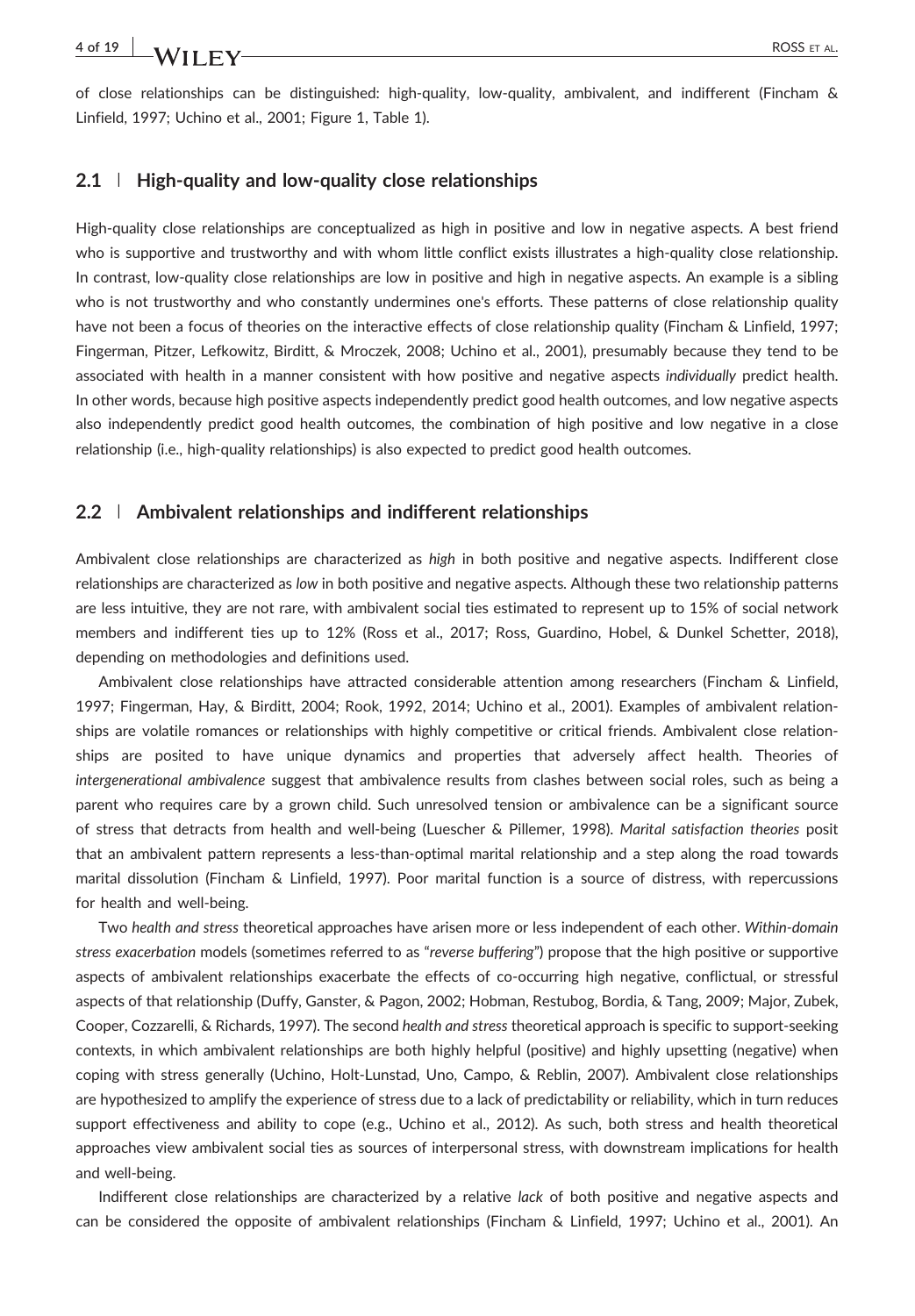#### ROSS ET AL.  $\begin{array}{c|c|c|c|c|c} \hline \textbf{3} & 5 & 6 & 19 \ \hline \end{array}$

example of an indifferent relationship is a disengaged partner, with whom there is neither conflict nor intimacy. Indifferent close relationships are understudied in the context of health, in part because they have received less theoretical attention in the literature. Only one *health and stress* theoretical approach discusses indifferent relationships, and argues that indifferent social ties should not actually be considered close relationships because they could primarily exist at the periphery of social networks (Uchino et al., 2001; Uchino, Holt‐Lunstad, Smith, & Bloor, 2004). From this perspective, indifferent relationships are viewed as unlikely to influence health. In contrast, *marital satisfaction theories* note that indifference is not uncommon in partner relationships. They posit that indifferent marital relationships indicate less-than-optimal marital quality, despite the relative lack of conflict (Fincham & Linfield, 1997; Rogge, Fincham, Crasta, & Maniaci, 2017), and such a pattern could appear prior to a separation or divorce (DeLongis et al., 2004). Indifference in a close relationship, such as a marital relationship, could indicate withdrawal, apathy, neglect, or disengagement (DeLongis et al., 2004). From this perspective, indifferent relationships are expected to be distressing and thus detrimental to health and well‐being.

#### **2.3** | **Interactive effects of positive and negative aspects and emergent properties**

All theories concerning the interactive effect of positive and negative close relationship aspects at least implicitly hypothesize that these patterns affect health through emergent properties—that is properties that are grounded in *but not fully accounted for by* the separate positive and negative aspects (Mayr, 1982; O'Connor, 1994). None of the theoretical approaches propose that, for example, the detrimental impact of ambivalent relationships on health is simply driven by negative aspects that overpower any effect of positive aspects. Instead, these theories argue that ambivalent relationships are characterized by emergent properties that arise from co-occurring positive and negative aspects. Ambivalent relationships, for example, could be characterized by unpredictability, an emergent source of stress that would be present to a lesser extent, if at all, in low-quality relationships that are primarily negative. A key focus of this review, therefore, will be to consider whether the four patterns of relationship quality predict health over the independent effects of positive and negative aspects alone, which would be consistent with the hypothesis that interactive effects indicate unique, emergent properties that are relevant to health.

### **3** | **MEASUREMENT AND ANALYSIS OF THE INTERACTIVE EFFECTS**

A first challenge facing researchers who wish to examine the interactive effects of positive and negative close relationship aspects is to consider how to capture this phenomenon. This challenge plays out in decisions about both measurement and data analysis. The literature is generally divided into two broad analytic strategies that are used to model the interactive effects of positive and negative aspects and are reviewed below: categorical approaches and linear regression approaches.<sup>1</sup> Categorical approaches are more intuitive in some ways, producing a variable calculated by coding relationships into types based on the combination of positive and negative aspects and that can be interpreted without statistical modeling. Linear regression approaches, on the other hand, are inferential. They model the interactive effect through calculation of a positive‐by‐negative interaction term that is *only* interpretable through statistical modeling or analysis.

At the same time, the literature is also broadly divided into two conceptual approaches used to measure positive and negative aspects. The most common one is based on evaluations of a relationship partner's helpfulness and upsettingness in support‐seeking contexts (Uchino et al., 2001). The others focus on evaluations of frequency or perceptions of positive (e.g., supportive) and negative (e.g., conflictual) relationship aspects.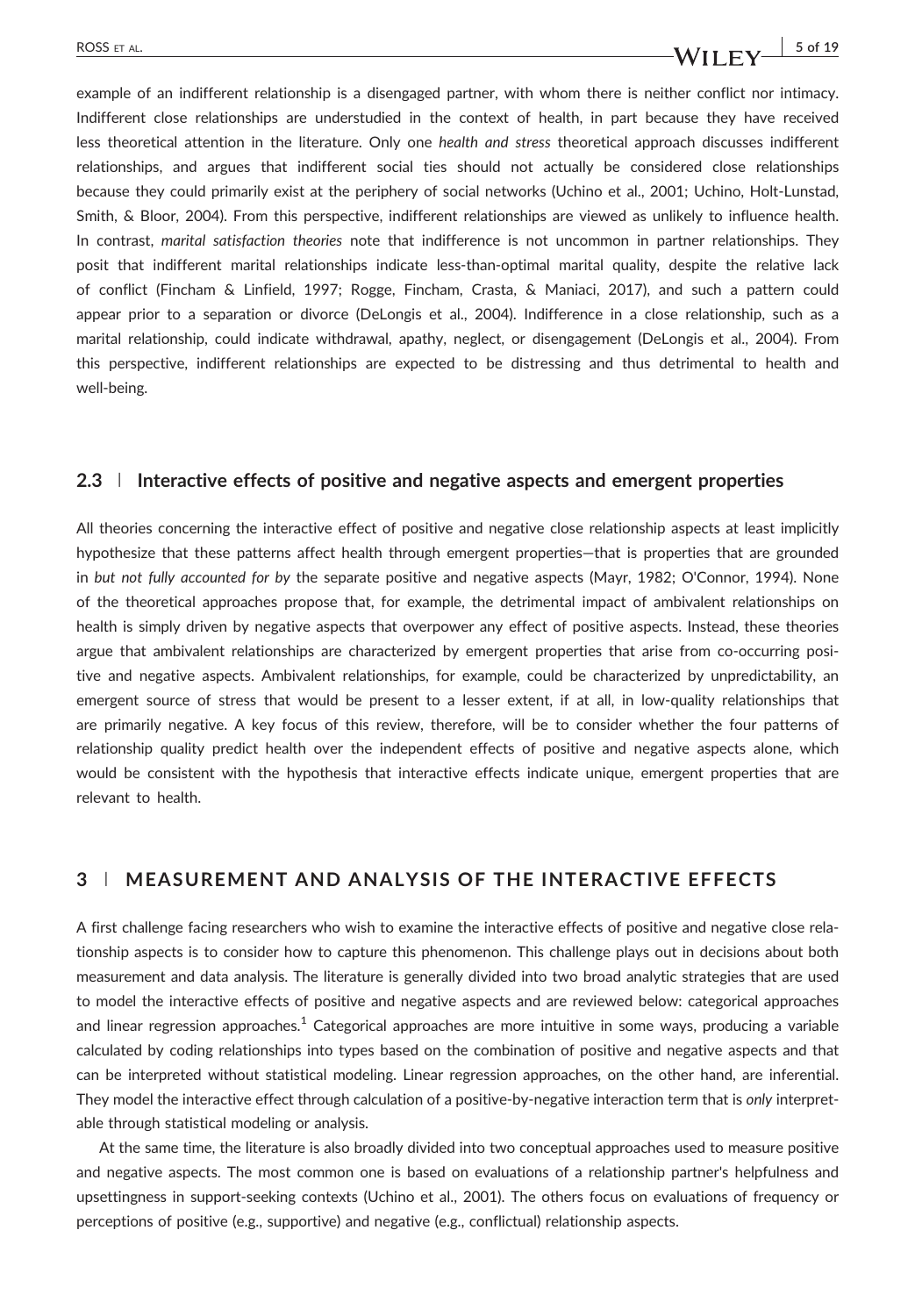### **3.1** | **Categorical approaches**

#### **3.1.1** <sup>|</sup> **Helpfulness and upsettingness**

The most commonly used approach to measuring the interactive effects of positive and negative relationship aspects asks people to rate how helpful (positive) and upsetting (negative) a social partner is *specifically in a support‐seeking context* (Social Relationships Index; Campo et al., 2009). Close relationships are then grouped into categories based on those ratings using validated cutoffs. Four possible categories are generated (Figure 1, Table 1). Indifferent relationships are those rated as "not at all upsetting" and "not at all helpful" in support‐seeking contexts, ambivalent relationships are those rated as at least "a little upsetting" and at least "a little helpful," high‐quality relationships as "not at all upsetting" and at least "a little helpful," and low‐quality relationships as at least "a little upsetting" and "not at all helpful." Other thresholds have also been used (e.g., Holt‐Lunstad, Uchino, Smith, & Hicks, 2007).

#### **3.1.2** <sup>|</sup> **Positive and negative relationship qualities**

Another approach asks people to rate the positive (e.g. enjoyable and good) and negative (e.g. boring and bad) qualities of a relationship, without reference to support‐seeking contexts per se. Relationships are then categorized relative to sample means or medians on those positive and negative qualities (Fincham & Linfield, 1997). Again, four categories are produced. Ambivalent relationships are above average on both positive and negative qualities, whereas indifferent are below average on both qualities. High‐quality relationships are above average in positive and below average in negative qualities and vice versa for low-quality relationships.

#### **3.1.3** <sup>|</sup> **Positive and negative social exchanges**

Yet a third categorical approach is based on the extent to which social network members engage in positive (e.g. support and companionship) and negative (e.g. conflict and rejection) behaviors with the participant (Barrera, 1980; Newsom et al., 2005). Participants are asked to indicate which of a set of positive and negative social exchanges were experienced recently, and then indicate the specific social network members with whom the exchange occurred. Each named social network member is categorized into one of three groups as a function of whether they served as source of positive exchanges only (high‐quality relationships), negative exchanges only (low‐quality relationships), or both positive and negative exchanges (ambivalent relationships). This strategy produces three categories. Because this approach captures only individuals with whom the participant engages in positive and/or negative exchanges, social ties characterized by an *absence* of both positive and negative social exchanges (i.e., indifferent ties) are not captured.

#### **3.1.4** <sup>|</sup> **Commentary**

All of the approaches discussed above yield categorical classifications of individuals' close relationships, which has the advantage of offering an intuitive way to understand the co-occurrence of positive and negative aspects within close relationships. At the same time, categorical approaches can make it difficult to tease apart the independent versus interactive effects of positive and negative relationship aspects on health. This is because categorical approaches can mask underlying differences in the degree of positive or negative aspects across the relationship categories. For example, high-quality social ties could have more positive aspects, and low-quality social ties could have more negative aspects, compared to ambivalent social ties. If group differences emerge, then it is difficult to determine if they are due to an interactive effect or, instead, independent effects of positive or negative aspects (e.g., high‐quality relationships have more positive aspects than low‐quality, indifferent, and ambivalent categories). This is particularly problematic when comparing only two social tie categories (e.g. high‐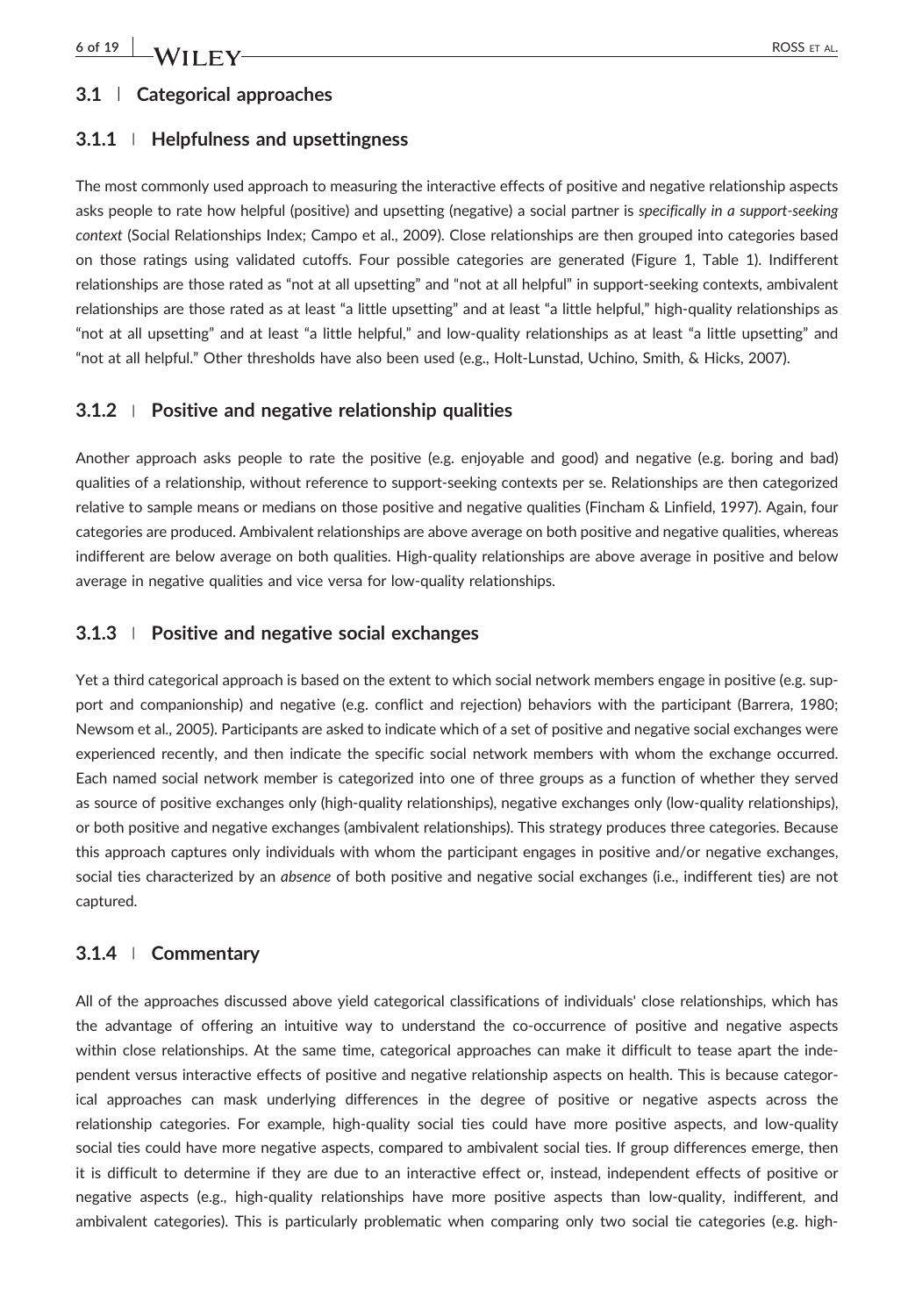quality and ambivalent marital relationships). For example, if ambivalent ties predict worse health outcomes than high-quality ties, it is unclear whether differences are due to emergent properties of ambivalent ties (interactive effects) or because, by definition, ambivalent ties have more negative aspects than high-quality ties (independent effects, or driven by group differences in negative aspects).

Many studies do not test for such differences. If potential differences are tested and detected (e.g., the support provided by high‐quality relationships exceeds the support provided by ambivalent relationships), one strategy is to adjust statistically for continuous measures of the positive and negative aspects (Uchino, Smith, & Berg, 2014). Because of these issues, some researchers have advocated for the use of linear regression approaches to examine the interplay of positive and negative aspects of close relationships.

#### **3.2** | **Linear regression approaches**

Linear regression techniques provide a strong strategy for modeling the interactive effect of positive and negative close relationship aspects. Health outcomes are predicted by the positive aspect, the negative aspect, and a linear regression *interaction term*<sup>2</sup> (i.e., the product of the positive and negative aspects). This approach has the advantage of using continuous measures of positive and negative aspects, is quantitatively elegant, and avoids the interpretational ambiguity involved in distinguishing between interactive verses independent effects that can occur when categorical approaches are used (Hayes, 2018). However, as noted by Uchino et al. (2001), a possible risk of using linear regression models is that they can estimate trends that go beyond observed ranges in the data (i.e., a trend is estimated where there are no actual data points to support estimates of a trend). As a consequence, researchers might conclude that a trend exists in the absence of actual data points to support it. Results of linear regression interaction models, therefore, should only be interpreted within the range of the available data (Hayes, 2018).

### **3.3** | **Evidence on interactive effects of positive and negative close relationship aspects and health**

Our literature review identified 52 studies that tested associations between the interactive effect of positive and negative close relationship aspects within specific close relationships, and with either a psychological or physical health outcome (see Table S1).(Systematic review citations are marked with an '\*' in the reference list).The literature was diverse, encompassing a variety of measures, diversity of study populations, and broad range of health indicators. An exhaustive review of all 52 studies is beyond the scope of the current report, and so we focus only on 15 studies that (a) considered *both the interactive and independent effects* of positive and negative close relationship aspects and (b) provided a full description of the study methodologies and data analyses.

#### **3.4** | **Cardio‐metabolic and immune indicators**

Ambivalent partner relationships were found to be associated with immune and cardio‐metabolic health indicators. For example, using a categorical approach and controlling for separate positive and negative aspects, individuals in ambivalent marital relationships had higher levels of inflammation (i.e., interleukin‐6, fibrinogen and C‐reactive protein) compared to those in high‐quality relationships (Uchino et al., 2013). Similarly, using actor‐partner interdependence models, a study of ambivalent and high‐quality marital relationships found that individuals who viewed *and* were viewed by their partner as ambivalent (i.e., both helpful and upsetting) had greater coronary artery calcification, compared to all other dyadic quality combinations (Uchino et al., 2014). Another study found that, compared to individuals in high‐quality partner relationships, those in ambivalent relationships had higher ambulatory blood pressure (Birmingham, Uchino, Smith, Light, & Butner, 2015).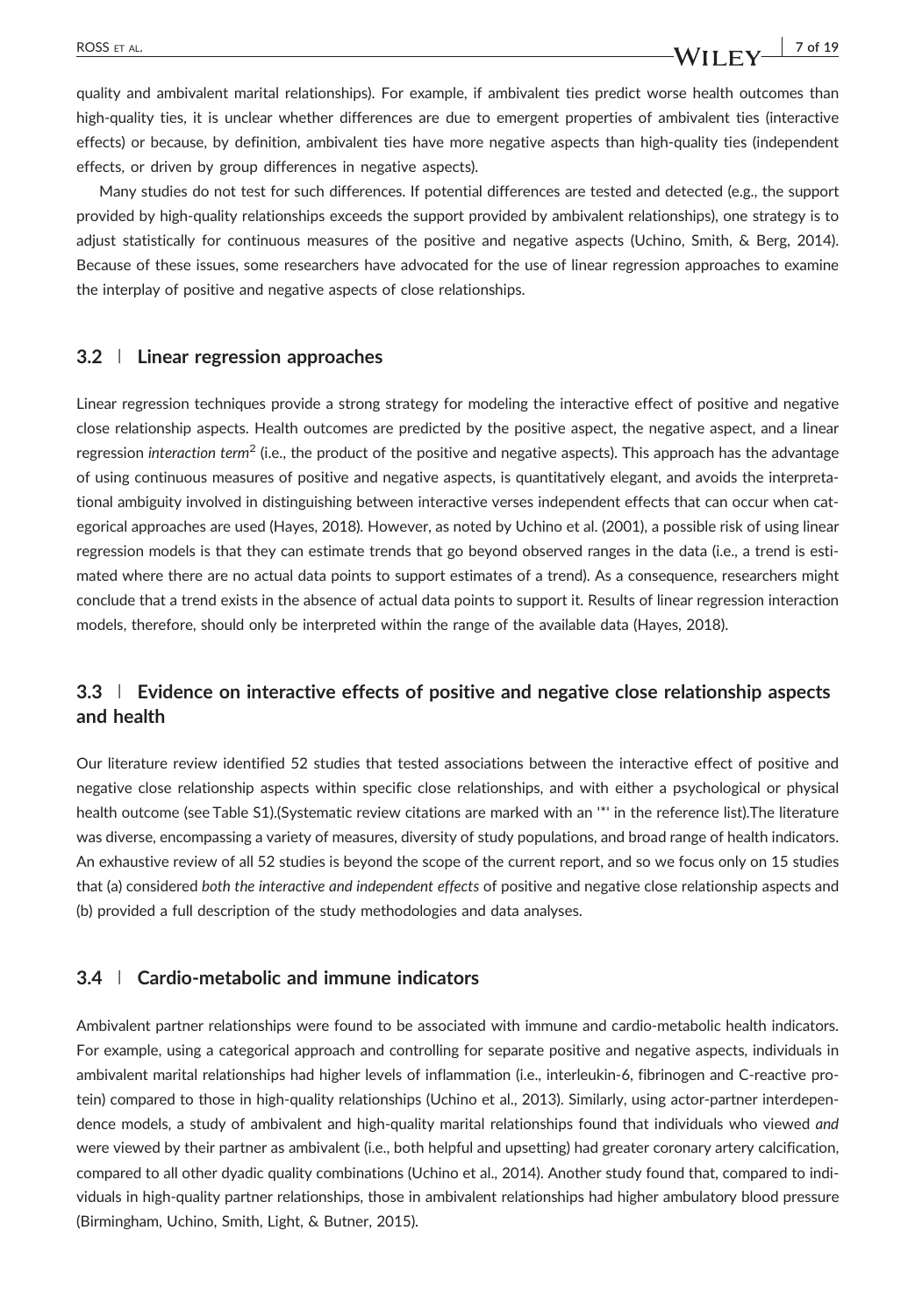# **8 of 19 ROSS** ET AL.

Two other studies detected health effects of ambivalent close relationships using a linear regression interaction approach. Positive and negative social encounters were assessed using daily diaries in a sample of 102 adults (Holt‐Lunstad, Uchino, Smith, Olson‐Cerny, & Nealey‐Moore, 2003). A significant interaction term emerged, such that when social encounters were highly negative (upsetting), highly positive (helpful) encounters were associated with greater ambulatory blood pressure, which is consistent with an ambivalent pattern. In contrast, when social encounters were low in positive aspects, the association between negative social encounters and ambulatory blood pressure was non‐significant (Holt‐Lunstad et al., 2003). The second study tested whether partner relationship quality during pregnancy could be a developmental programming "cue" transmitted from the mother to the fetus that, in turn, contributes to inflammation in a sample of 113 infants. A significant interaction term was detected, independent of the positive and negative aspects. When the interaction was probed, it was found that, when prenatal partner positive aspects (helpfulness) were high, higher partner negative aspects (upsetting) were associated with higher infant inflammatory markers—also consistent with an ambivalent pattern. In contrast, when prenatal partner positive aspects were low, no significant association between partner negative aspects and infant inflammatory markers emerged (Ross, Thomas, Campbell, Letourneau, & Giesbrecht, 2019). These two studies provide evidence that ambivalent close relationships are associated with cardio‐metabolic and immune indicators independent of any main effects of positive and negative aspects.

Two studies detected an effect of indifferent partner relationships using a linear regression interaction approach. In a sample of 90 pregnant women, partner relationships low in positive (support) and negative (conflict) aspects were associated with greater maternal inflammation (Ross, Miller, et al., 2017). Similarly, among 778 postpartum women, when satisfaction with a partner was low, lower conflict was associated with poor postpartum cardio‐metabolic health (Ross, Guardino, et al., 2018). These studies suggest that indifference in the context of the partner relationship is associated with worse inflammatory and cardio‐metabolic indicators, independent of the positive and negative aspects.

Only one study reported an effect of low‐quality marital relationships on an immune outcome using a linear regression interaction approach. In a sample of 78 parents, when frequency of positive partner social interactions was low, higher frequency of negative partner social interactions was associated with shorter leukocyte telomere length, an indicator of immune system biological aging (Price, Repetti, Robles, & Carroll, 2018). This is evidence that low‐quality close relationships, characterized by both low positive and high negative aspects, are associated with poorer health indicators.

#### **3.5** | **Psychological distress and self‐reported health**

Several studies using linear regression approaches report associations between ambivalent supervisor relationships and more employee psychological distress and self-reported somatization symptoms (Alexander, 2011; Duffy et al., 2002; Hobman et al., 2009; Joyce, 2013). For example, a significant linear regression interaction between supervisor support and supervisor undermining was detected in a sample of 685 police officers (Duffy et al., 2002). Specifically, when supervisor support was high, higher supervisor undermining was associated with worse self-reported health (as indexed by reported somatization symptoms), a pattern that is consistent with ambivalent relationships. In contrast, when supervisor support was low, there was no significant association between supervisor undermining and somatic symptoms (Duffy et al., 2002). Collectively, these studies suggest that ambivalent relationships, particularly within a supervisor–employee relationship, predict greater psychological distress and poor self‐reported health.

Another study of older adults, in contrast, used a categorical approach to define three types of close relationships (high quality, low quality, or ambivalent) and then examined their associations with participants' reported functional impairment. This study also examined whether the positive exchanges and negative exchanges that occurred within these different categories of relationships were differentially related to functional health. More positive social exchanges within high-quality social ties, but not within ambivalent social ties, were found to be related to less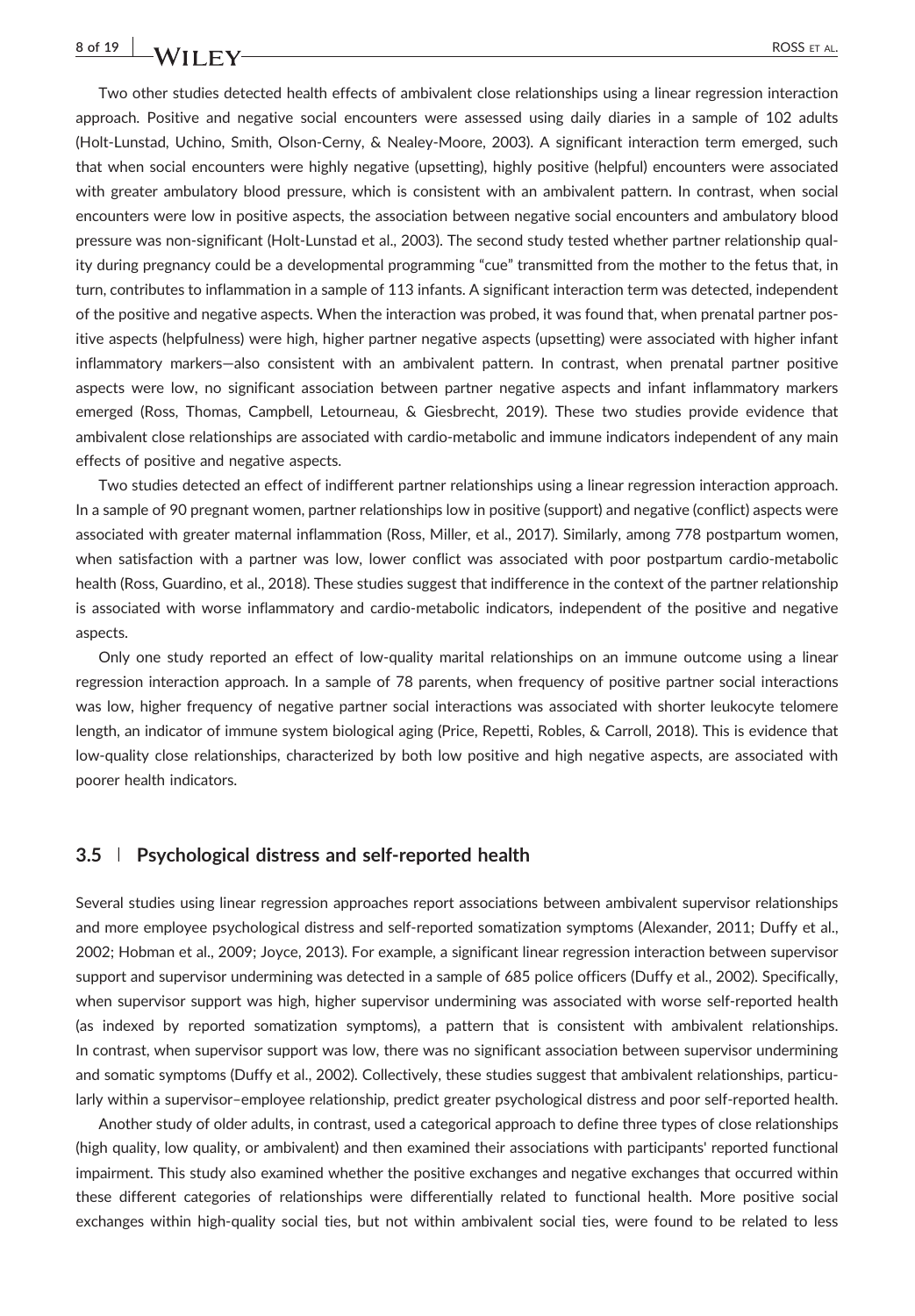# ROSS ET AL. **9 of 19** of 19

functional impairment. In contrast, more negative social exchanges within ambivalent social ties, but not with lowquality social ties, were related to greater functional impairment (Rook, Luong, Sorkin, Newsom, & Krause, 2012). The findings were qualified, to some extent, by the kin versus nonkin status of participants' social network members, but they provide clues that the positive aspects of ambivalent social ties may not be health protective, and the negative aspects of ambivalent social ties may be health‐damaging (possibly even more so than is true for low‐quality social ties.) The consequences of positive and negative social exchanges may vary depending on the overall quality of a close relationship, with ambivalent social ties being potentially more detrimental than beneficial to older adults' functional health.

Only one study reported an effect of indifferent spousal relationships on emotional well‐being. In a daily diary study of 83 couples, a pattern of low negative social exchanges and low positive exchanges with the spouse predicted higher next-day negative affect (DeLongis et al., 2004). Thus, it is not only high negative exchanges that may detract from emotional well‐being; rather, partner indifference may also be a risk factor for lower well‐being.

Finally, a number of studies have reported health-protective effects of high-quality close relationships. For example, a study of 615 women who underwent an abortion examined how the quality of their close relationships (specifically, with their mother or a friend) predicted post‐abortion distress. The lowest post‐abortion distress was found among participants whose close relationship were characterized by high support and low conflict (i.e., high-quality relationships; Major et al., 1997). And in a sample of 129 students, the linear regression interaction of academic advisor support and academic advisor abuse predicted student psychological well‐being. Specifically, when advisor support was high, lower abuse by advisors was associated with higher well‐being, consistent with a high-quality pattern. In contrast, when advisor support was low, the association between supervisor abuse and self‐esteem was not significant (Hobman et al., 2009). Lastly, in the study of 83 couples noted above, spousal interactions characterized by low negative exchanges and more positive exchanges predicted lower next-day negative affect (DeLongis et al., 2004). Together, these studies suggest that high-quality close relationships could protect mental health.

### **4** | **UNRESOLVED QUESTIONS AND FUTURE DIRECTIONS**

A growing body of evidence suggests that the interactive effects of positive and negative close relationship aspects have unique effects on health outcomes, particularly for cardio-metabolic and immune indicators and psychological and self-reported health. The fact that relatively consistent patterns are observed across conceptual, measurement, and analytic approaches speaks to the strength and importance of this phenomenon. Some important questions, however, remain to be addressed. In particular, below we discuss factors that could contribute to (a) why specific close relationship quality patterns are detected in some studies and contexts but not others and (b) what predicts the development of these kinds of close relationships (antecedents), and what emergent properties account for associations with health (consequences).

### **4.1** | **Construct definitions and terminology**

The same terms have emerged to label potentially different constructs. For example, "ambivalent" is used to refer to social ties that are at least a little helpful and a little upsetting in support-seeking contexts (Uchino et al., 2001), marital relationships that are below average on both positive and negative relationship satisfaction (Fincham & Linfield, 1997), and close relationships with a high score on an ambivalence index (Fingerman et al., 2008). Similarly, indifference refers to social ties that are not at all helpful or upsetting during support‐seeking contexts (Uchino et al., 2001) or marital relationships that are below average in both positive and negative close relationship satisfaction (Fincham & Linfield, 1997). Although convergent evidence, regardless of analytic or measurement approach, suggests a common, underlying phenomenon, it has not yet been clearly established how these different definitions relate to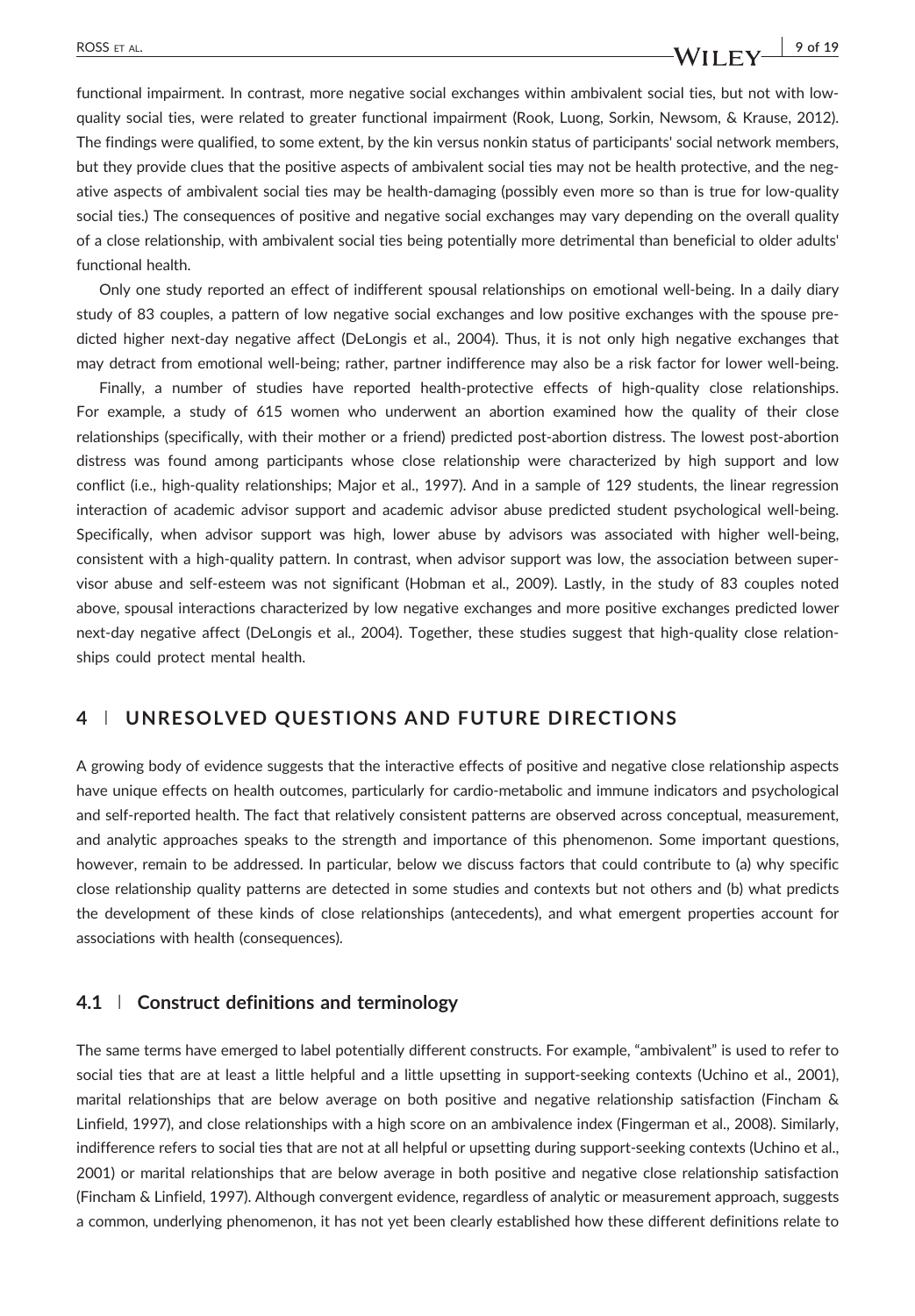each other. This is all the more important because how a close relationship is labeled can depend on which analytic approach was used. For example, a social tie categorized as indifferent using the sample mean as a cutoff could be considered ambivalent using an *a priori* scale cutoff. As such, these terminology issues can lead to the assumption that the same construct is being investigated across studies when that might not be the case. Including explicit construct definitions in empirical studies, and acknowledging differences in construct definitions between studies, will enhance efforts to integrate findings.

### **4.2** | **Heterogeneity of measures**

Many positive and negative aspects of close relationships are assessed in the literature, using a number of different measures (from nonvalidated, study-specific measures to one of seven validated questionnaires or interviews $^3$ ) that encompass social exchanges, perceptions and sentiments, and a number of theoretical taxonomies of positive and negative close relationship aspects (e.g., Fincham & Linfield, 1997; Newsom, Nishishiba, Morgan, & Rook, 2003; Uchino et al., 2001). Although this review treated all positive and negative aspects measured as equal, it is possible that some aspects may be more health‐relevant than others. For example, companionship has been found in some studies to be at least as consequential for health and well‐being as social support (Rook, August, & Sorkin, 2011). Additionally, negative close relationship aspects are still incompletely understood or defined (Brooks & Dunkel Schetter, 2011; Rook, 2015). Positive aspects of close relationships have been investigated more extensively than have negative aspects, and debate remains regarding terminology, construct definitions, and the conceptual or dimensional structure of negative close relationship aspects (Brooks & Dunkel Schetter, 2011). Thus, our ability to study the interactive effects of positive and negative aspects will depend on continued theoretical progress in the study of negative close relationship aspects.

# **4.3** | **Identifying emergent properties: Exploring the characteristics of the close relationship patterns**

A growing body of evidence exists to show that the interactive effect of positive and negative close relationship aspects predicts health independent of the main effects of positive and negative aspects, which is consistent with the hypothesis that each of these close relationship patterns are characterized by emergent properties not fully explained by their independent positive and negative aspects. Relatively little research has explored how these close relationships and emergent properties develop (antecedents) or the processes by which they influence health (consequences). Below, we draw upon relevant research and theory to propose possible relationship processes that act as antecedents and consequences for each pattern of close relationship quality.

### **4.3.1** <sup>|</sup> **Ambivalent close relationships**

Theoretical perspectives on stress and health, especially those by Uchino and colleagues, provide rich insights into properties of ambivalent close relationships that could affect health. One hypothesis posits that ambivalent social relationships contribute to poor health outcomes by interfering with support during times of need (e.g., resulting in support from ambivalent ties to seem insincere or miscalibrated; Uchino et al., 2007). Another hypothesis suggests that ambivalent ties increase stress through their unpredictability, which may arouse protracted emotional responses and ruminative thoughts (Uchino et al., 2001; Uchino et al., 2007). The health‐damaging effects of ambivalent close relationships could also reflect negative past experiences with ambivalent social ties when seeking to cope with stressful events. Consistent with this idea, college students who were assigned to give a speech about a previously experienced stressful event in the presence of an ambivalent friend exhibited greater cardiovascular reactivity, and this was explained by the extent to which that friend had been upsetting in past discussions of the same event (Holt‐Lunstad et al., 2007).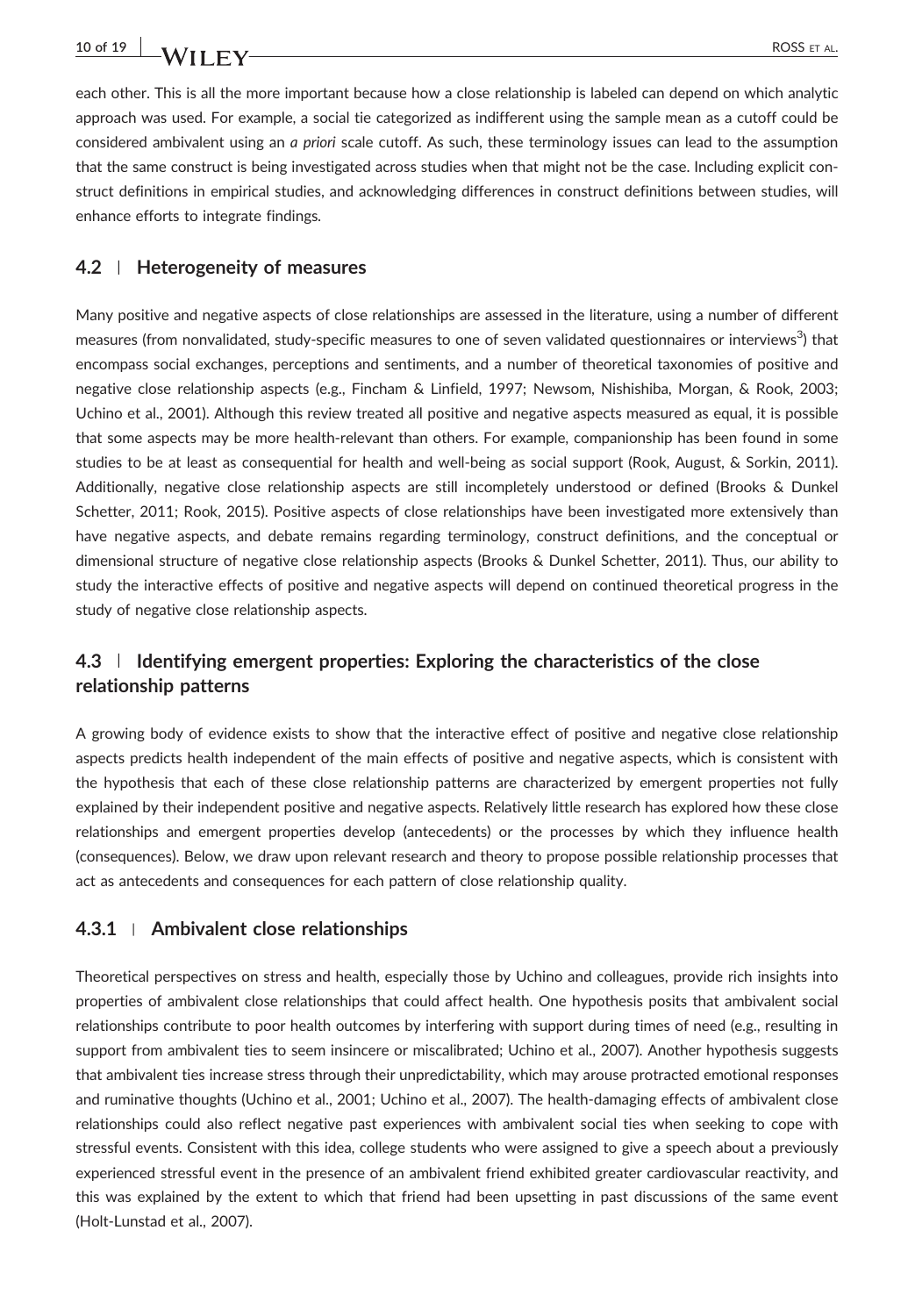#### ROSS ET AL. **11 of 19 11 of 19**

Co‐occurring high positive and negative aspects in ambivalent relationships have also been cited as a source of stressful cognitive dissonance (Duffy et al., 2002; Hobman et al., 2009) or a state of inconsistent thoughts, beliefs, or attitudes toward the other person. Resolving these contradictions requires emotional and cognitive resources to be expended and results in confusion, uncertainty, and a perceived lack of predictability. It has also been suggested that negative experiences in close relationships are more stressful and therefore more detrimental to health, precisely when they occur against a backdrop of positive experiences, which would typify ambivalent relationships (Major et al., 1997; Rook & Pietromonaco, 1987).

Others have proposed that the unpredictable nature of ambivalent close relationships could be driven by personality characteristics, such as avoidant attachment orientation. Individuals high in attachment avoidance, for example, are more likely to perceive close relationship partners as ambivalent (Uchino, Bosch, et al., 2013). Attachment avoidance, in turn, is associated with poorer health outcomes (Pietromonaco, Uchino, & Dunkel Schetter, 2013). Although participants higher in attachment avoidance were more likely to be in an ambivalent relationship, *controlling* for attachment orientation did not affect associations between ambivalent relationships and inflammation (Uchino, Bosch, et al., 2013), suggesting that attachment avoidance does not fully explain associations between ambivalent social ties and health. Partner responsiveness (Reis & Gable, 2015) could be another emergent property, with ambivalent close relationships reflecting a lack of partner responsiveness. Only one study examined partner responsiveness and found that, while ambivalent partners were less responsive than high-quality partners, responsiveness did not mediate links between ambivalent marital relationships and greater ambulatory blood pressure (Birmingham et al., 2015).

Consistent with a discussion of antecedents and consequences of ambivalent relationships, how this kind of relationship develops and persists over time is just beginning to be investigated. Evidence suggests that intentional effort is expended to continue these relationships, despite their high negative aspects. Compared to negative exchanges with low‐quality social ties, negative exchanges with ambivalent social ties aroused less distress and elicited coping responses that were more focused on preserving good will and engaging in conciliatory behaviors in a study of older adults (Rook et al., 2012). A study of young adults revealed that ambivalent friendships were maintained primarily due to relationship commitment and appreciation of the positive aspects of the relationship. At the same time, ambivalent relationships were characterized by more distancing (Bushman & Holt‐Lunstad, 2009). Building on these clues in the literature, useful directions for future research include investigating the nature of ambivalent close relationships, why they are maintained, and how they affect health.

#### **4.3.2** <sup>|</sup> **Indifferent close relationships**

Research on marital relationships suggests that indifference could be one pathway to deteriorating marital quality (Mattson, Rogge, Johnson, Davidson, & Fincham, 2013), potentially indicating disengagement, apathy, or neglect that precedes the end of a relationship (DeLongis et al., 2004). Thus, indifferent close relationships could indicate a form of relationship distress, with downstream implications for health and well‐being. To date, however, few studies have directly examined whether indifference in close relationships predicts relationship instability, why indifferent relationships are maintained, or the circumstances in which such indifference detracts from health.

Of note, most of the existing research on indifference has focused on marital relationships. Although studies of the *number* of indifferent social ties across a social network have shown associations with health outcomes (e.g., Uchino et al., 2012; Uchino, Smith, Carlisle, Birmingham, & Light, 2013), more research is needed to understand how indifference in other, specific relationship contexts (e.g. parental, friendships, sibling) is associated with health.

#### **4.3.3** <sup>|</sup> **Low‐quality and high‐quality close relationships**

If emergent properties are indicated by an interactive effect of positive and negative aspects predicting health independent of any main effects, then high‐quality and low‐quality close relationships must also be characterized by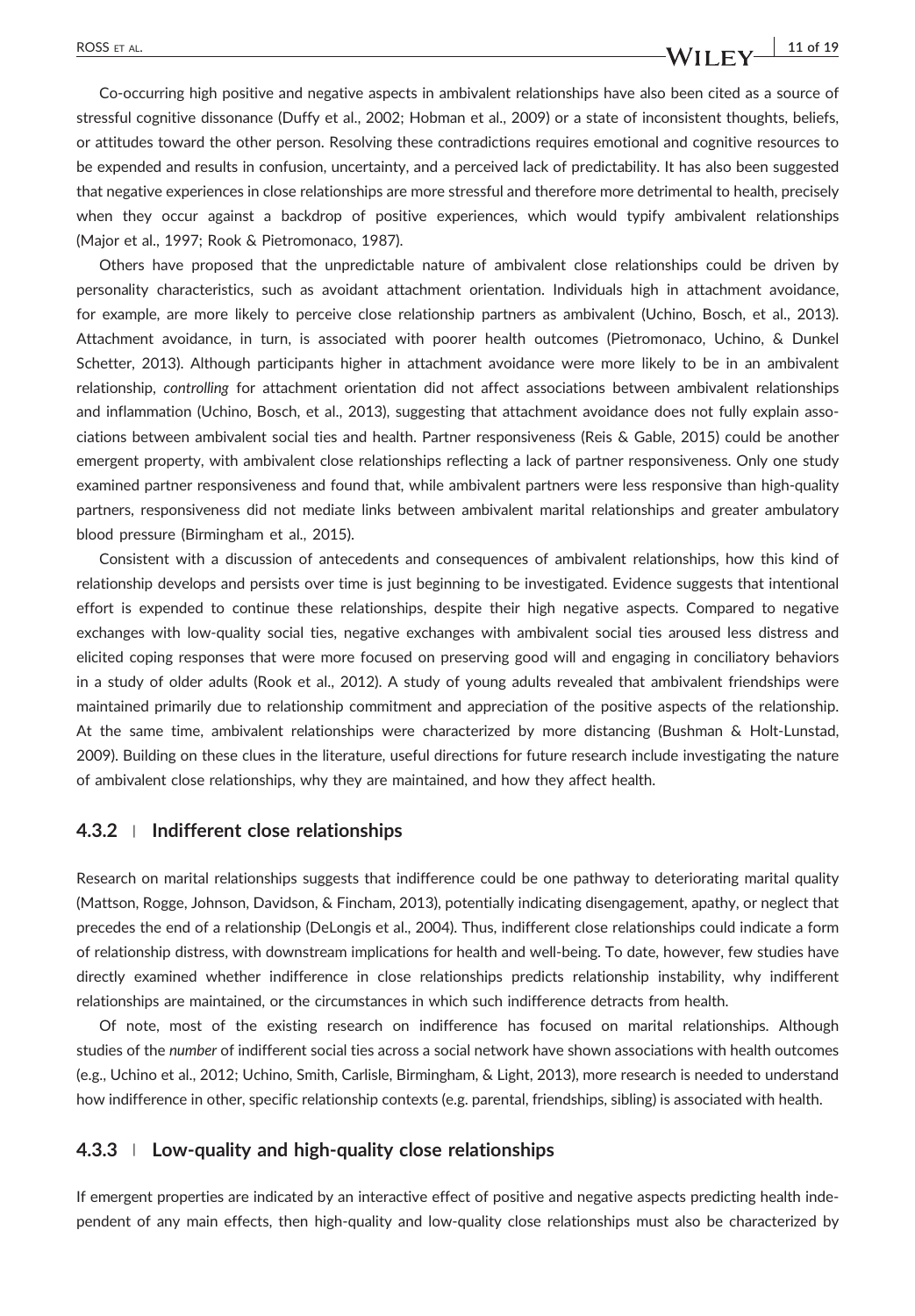emergent properties not fully accounted for by their positive and negative aspects. Interestingly, because high-quality and low-quality relationships predict health in a manner consistent with the independent effects of the positive and negative aspects (i.e., high positive is health beneficial, low negative is health beneficial, and so high‐quality relationships should also be health beneficial), relatively little work has explored what emergent processes and features could characterize these kinds of close relationships.

High‐quality close relationships are the only pattern that emerged as *health beneficial*. It is possible that this pattern indicates higher quality interpersonal processes (e.g., partner responsiveness) or individual differences (e.g., secure attachment style) that are possibly health protective. For example, high‐quality relationships could indicate that a couple has highly developed interpersonal strategies that promote conflict resolution or that reframe conflict into opportunities to increase closeness. It is also possible that high quality relationships act as a buffer against the deleterious consequences of chronic stress from sources external to the relationship. Additional theory and research are required to develop and test these ideas.

Low‐quality close relationships also predict poor health outcomes (e.g., Price et al., 2018; Rook, 1984). Such relationships are viewed as sources of interpersonal stress, with downstream implications for health and well‐being (Rook, 2015). How such detrimental relationships develop and why they persist despite having relatively few redeeming qualities are not yet well understood. Individual differences, such as attachment insecurity or low self‐ esteem may lead some people to forge and remain in unsatisfying relationships (Newsom, Mahan, Rook, & Krause, 2008; Rook, 2015). Situational factors can also play a role, particularly for relationships that are difficult to avoid (such as a conflictual relationship with a co‐worker or neighbor) or that cannot easily be abandoned because they provide needed, if grudging, assistance (such as relationships with a family member on whom one depends for day‐to‐day care; Newsom et al., 2008; Rook, 2015). Lack of skill in resolving disagreements or an interaction partner's lack of responsiveness to such resolution efforts may also perpetuate low‐quality relationships (Rook et al., 2012). Difficult life circumstances, such as chronic illness or enduring financial hardship, can overwhelm the supportproviding capacities of close social ties and can contribute to strained relationships (Rook, 2015). More needs to be understood about the mix of individual differences, interpersonal processes, and life circumstances that lead some people to have low‐quality close relationships that persist over time.

# **4.4** | **Moderators of the interactive effect of positive and negative close relationships aspects on health**

It is also not clear why some close relationship quality patterns are detected in some contexts and studies and not in others, although it is possible that this is due to between‐study differences in construct definitions and analytic approaches. But it is also possible that the strength and form of the interactive effect of positive and negative aspects of close relationships could also be moderated by other factors. For example, age (Fiori, Windsor, Pearson, & Crisp, 2013; Okun & Keith, 1998) and gender (Birmingham, Uchino, Smith, Light, & Sanbonmatsu, 2009; Fiori et al., 2013) have been shown to moderate how close relationship patterns predict health outcomes, although how age and gender act as moderators varies from study to study. The impact of close relationship quality on health also varies by relationship type, such as marital relationships, friendships, or kin relationships (Major et al., 1997; Rook et al., 2012), but again the specific effect varies across studies. Future research should consider age, gender, and relationship type more closely.

Other potential moderators have not yet been fully explored but may be important to health outcomes and relationship quality broadly. For example, socioeconomic status is a powerful predictor of both health outcomes (Demakakos, Nazroo, Breeze, & Marmot, 2008) and of close relationship quality (Jackson, Krull, Bradbury, & Karney, 2017) and could moderate the interactive effects of positive and negative close relationship aspects and health. One study did report that close relationship quality moderated associations between socioeconomic status and ambulatory blood pressure. Lower socioeconomic status was associated with higher ambulatory blood pressure but only among individuals in ambivalent marital relationships (Cundiff, Birmingham, Uchino, & Smith, 2016). Race/ethnicity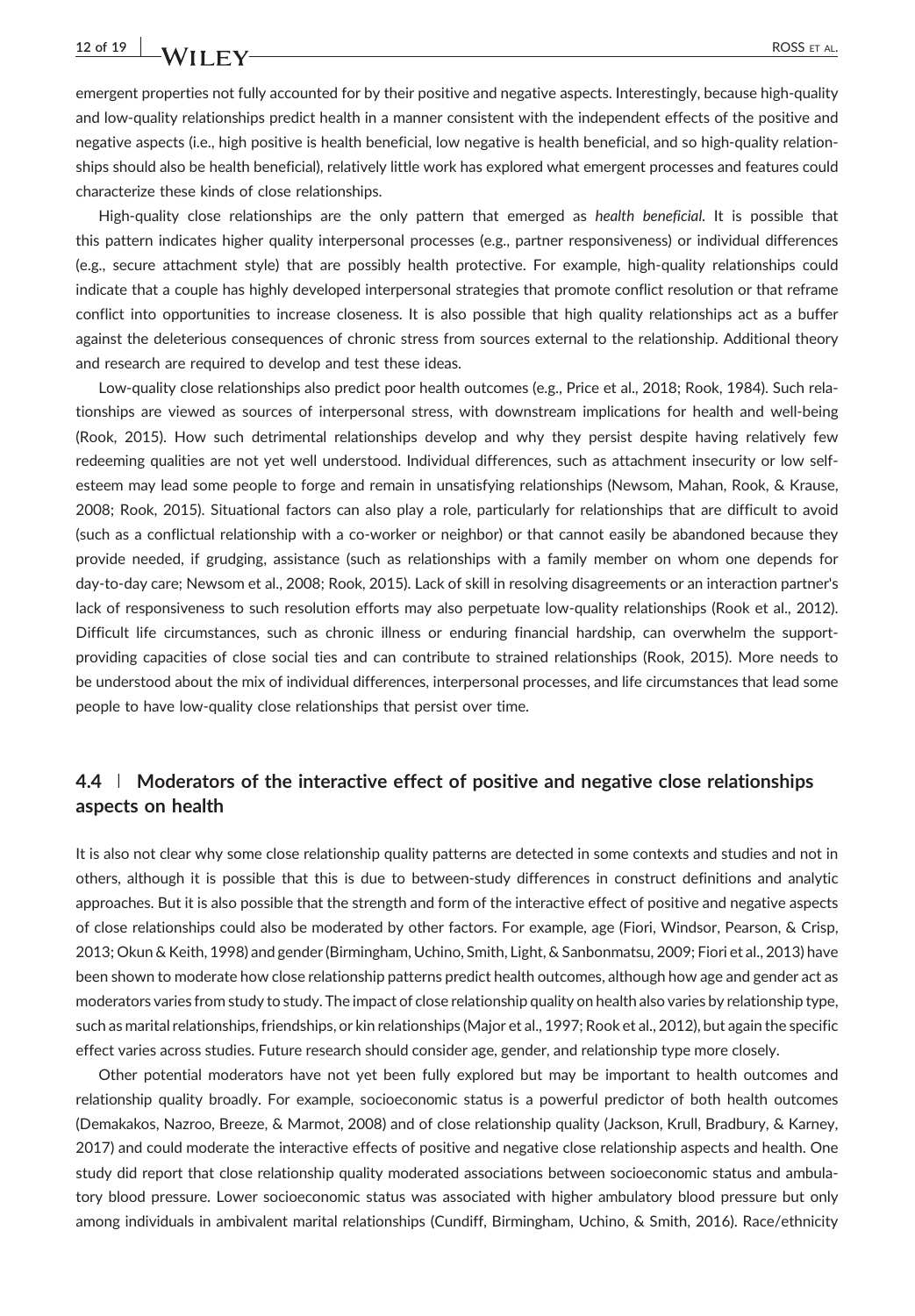and culture are also important health‐relevant factors (Dunkel Schetter et al., 2013) and are associated with close relationship quality (Jackson, Kennedy, Bradbury, & Karney, 2014). Future research would benefit from investigating the links between positive and negative close relationship aspects in samples representing a range of socioeconomic backgrounds and race/ethnicities or cultures, in order to test generalizability and moderating effects.

# **4.5** | **Beyond a single close relationship: Broader consideration of positive and negative aspects**

This review focused on positive and negative aspects within a *specific* close relationship. However, positivity and negativity could be studied at the level of the entire social network, such as the *number* of different quality ties in a social network. For example, having more ambivalent social ties has been found to be associated with poorer mental health (Uchino et al., 2001), greater inflammation (Uchino et al., 2015), and greater functional impairment (Rook et al., 2012). Having more indifferent social ties has been found to be related to greater ambulatory blood pressure (Uchino, Smith, et al., 2013) and shorter telomere length (Uchino et al., 2012).

Positive and negative aspects can interact not only *within* a specific relationship but also *between* different relationships. Several studies have found evidence for *cross‐domain buffering*, suggesting that support from one relationship can buffer the adverse health impact of conflict in another relationship (e.g., Bao, Haas, & Pi, 2007; Gore & Aseltine, 1995; Lepore, 1992; Walen & Lachman, 2000).

The interplay of positive and negative close relationships characteristics has also been examined within aggregated, rather than individual, social ties. Some studies, for example, have examined how positive and negative interactions assessed across an entire social network or within specific groups (e.g., kin vs. nonkin) independently and interactively affect health and well-being (e.g., Fiori et al., 2013; Ross et al., 2011).

The health effects of positive and negative aspects of social relationships can be examined, therefore, within specific close relationships, between different close relationships, or within groups of relationships. A conceptual challenge going forward will be to evaluate and, ultimately, to integrate the insights and conclusions from work that examines the health effects of social relationships at each of these levels of analyses.

#### **4.6** | **Nonsignificant and underreported interactive effects**

Finally, it warrants noting that we identified 172 studies that reported the *independent* effects of positive and negative relationship aspects but did not report interactive effects. It is possible that in some of these studies, interactions were tested but were found to be non-significant and were not reported or discussed (for exceptions, see Cranford, 2004; De Vogli, Chandola, & Marmot, 2007; Lepore, 1992; Schuster, Kessler, & Aseltine, 1990; Walen & Lachman, 2000). Accordingly, it is difficult to evaluate this literature because uncertainty exists regarding the extent to which it is impacted by unreported null interaction tests. Consistent testing and reporting of the significance of interaction terms in future studies that examine the health effects of positive and negative close relationship aspects, assuming sufficient statistical power, will be important in extending our knowledge of the interplay of these dual aspects of close relationships.

### **5** | **CONCLUSION**

Close relationships are characterized by a mix of positive and negative aspects that vary in frequency and intensity over time and that affect health not only independently but interactively. Furthermore, we argue that these interactive effects suggests emergent properties or characteristics that account for ties to health, independent of the positive and negative aspects, and investigating the unique relationship processes and properties that underlie such interactive effects is a valuable goal for future research. Pursuit of this goal will be aided by efforts to grapple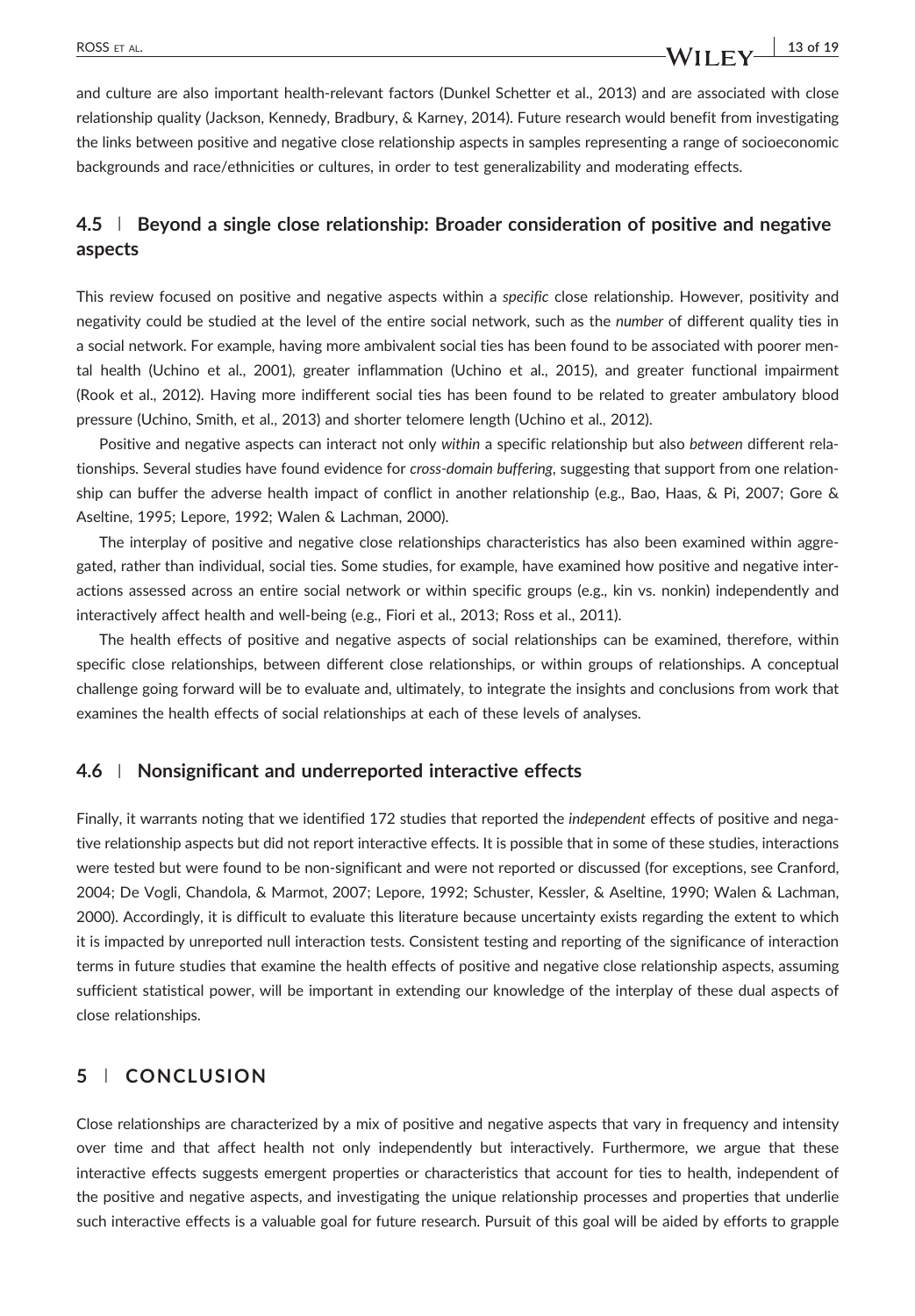with the heterogeneity that exists in conceptual definitions, measurement approaches, and data analytic strategies. The emerging literature will also be enriched by efforts to examine factors that moderate and mediate the effects of such patterns across a broad range of health outcomes, to better understand how these kinds of relationships develop and persist (antecedents) and relate to health (consequences). Such research will extend our understanding of the complex links between close relationships and health and, hopefully, will help to build a base of knowledge that can inform interventions to enhance the quality of our close relationships

#### **ACKNOWLEDGEMENTS**

This project was supported by the University of California Intercampus Consortium on Health Psychology, University of California Office of the President (MR‐15‐328794). K. Ross was supported by the National Institute for Health (R01 HD073491) and Eunice Kennedy Shriver National Institute of Child Health and Human Development (R01 HD072021‐01A1). The authors also gratefully acknowledge the advice of Dr. Bert Uchino and the Dunkel Schetter lab at UCLA.

#### **ENDNOTES**

1 A third conceptual and analytic approach captures conflicted sentiments towards a relationship partner (Luescher & Pillemer, 1998) using an ambivalence index (Thompson et al., 1995). This approach is not considered here because it is rarely used in the study of health, and questions have emerged regarding its analytic validity (Gilligan, Suitor, Feld, & Pillemer, 2015; Ullrich, Schermelleh‐Engel, & Bottcher, 2008).

 $^2$ Note that "interaction term" or "linear regression interaction" refers to a statistical test within a linear regression framework, whereas "interactive effect" refers to the broader phenomenon by which positive and negative aspects together interact to predict health (e.g., ambivalence, indifference, low-quality, and high-quality relationships).

3 Social Relationships Index (Campo et al., 2009), the Quality of Relationships Inventory (Pierce, 1994), Positive–Negative Quality Scale (Rogge et al., 2017), the Social Support Effectiveness Questionnaire (Rini & Dunkel Schetter, 2010), the Network of Relationships Inventory (Demir, Özdemir, & Weitekamp, 2006), and adapted versions of the Dyadic Adjustment Scale (Spanier, 1976), Arizona Social Support Inventory (Barrera, 1980), and the Positive and Negative Social Exchanges scale (Newsom et al., 2005).

#### **ORCID**

*Kharah M. Ross* **<https://orcid.org/0000-0002-1472-5630>** 

#### **REFERENCES**

- \*Abakoumkin, G., Stroebe, W., & Stroebe, M. (2010). Does relationship quality moderate the impact of marital bereavement on depressive symptoms? *Journal of Social and Clinical Psychology*, *29*(5), 510–526.
- \*Abbey, A., Abramis, D. J., & Caplan, R. D. (1985). Effects of different sources of social support and social‐conflict on emotional well‐being. *Basic and Applied Social Psychology*, *6*(2), 111–129. [https://doi.org/10.1207/s15324834basp0602\\_2](https://doi.org/10.1207/s15324834basp0602_2)
- \*Alexander, K. (2011). *Abusive supervision as a predictor of deviance and health outcomes: The exacerbating role of narcissism and social support*. (PhD). Bowling Green, OH: Bowling Green State University.
- Bao, W. N., Haas, A., & Pi, Y. (2007). Life strain, coping, and delinquency in the People's Republic of China: An empirical test of general strain theory from a matching perspective in social support. *International Journal of Offender Therapy and Comparative Criminology*, *51*(1), 9–24.<https://doi.org/10.1177/0306624X06294428>
- Barrera, M. (1980). A method for the assessment of social support networks in community survey research. *Connections*, *3*, 8–13.
- \*Barrera, M., Chassin, L., & Rogosch, F. (1993). Effects of social support and conflict on adolescent children of alcoholic and nonalcoholic fathers. *Journal of Personality and Social Psychology*, *64*(4), 602–612.
- Berkman, L. F., & Syme, S. L. (1979). Social networks, host resistance, and mortality: A nine‐year follow‐up study of Alameda County residents. *American Journal of Epidemiology*, *109*(2), 186–204.
- \*Birmingham, W. C., Uchino, B. N., Smith, T. W., Light, K. C., & Butner, J. (2015). It's complicated: Marital ambivalence on ambulatory blood pressure and daily interpersonal functioning. *Annals of Behavioral Medicine*, *49*(5), 743–753. [https://doi.org/10.1007/s12160](https://doi.org/10.1007/s12160-015-9709-0)‐015‐9709‐0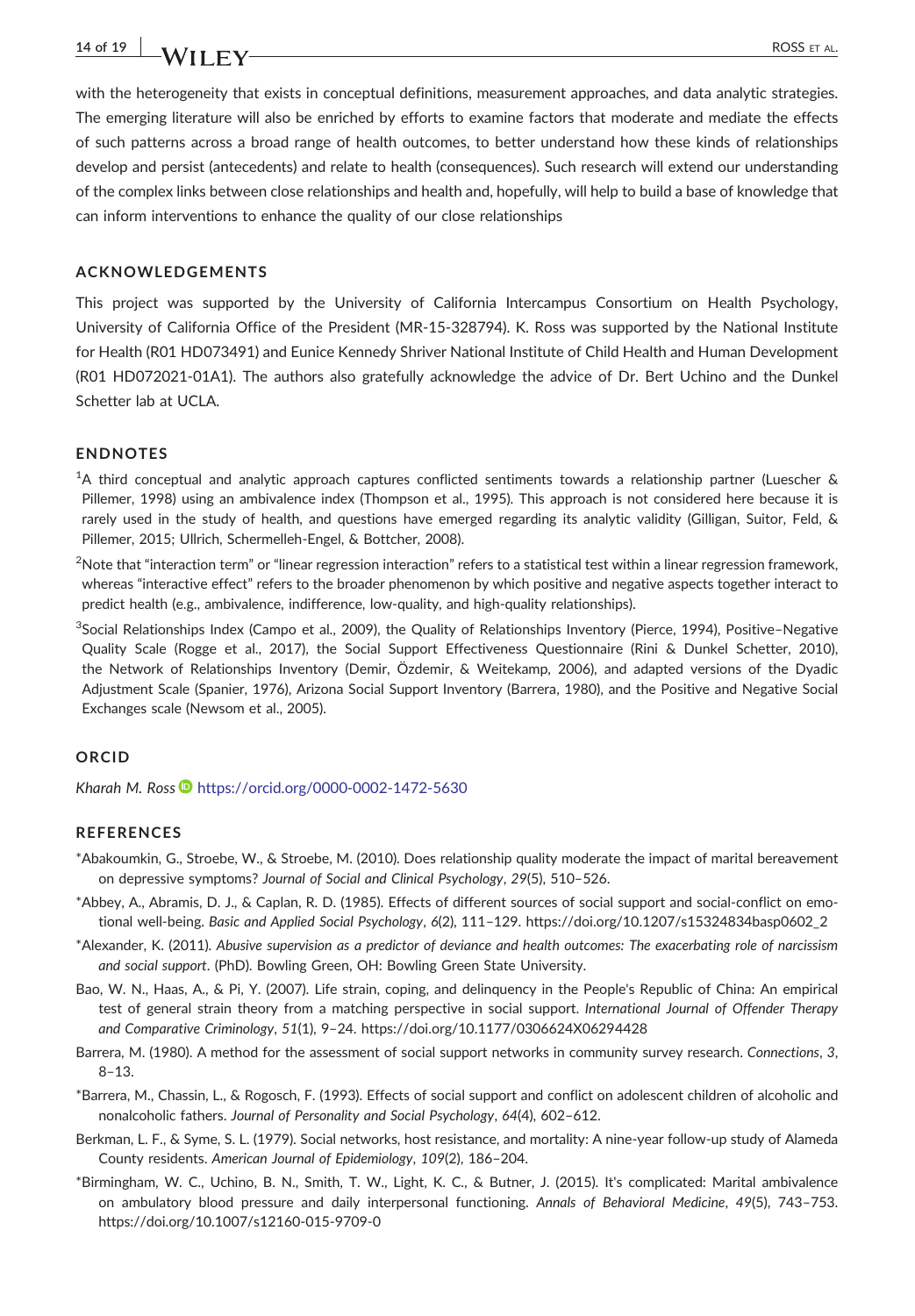- \*Birmingham, W. C., Uchino, B. N., Smith, T. W., Light, K. C., & Sanbonmatsu, D. M. (2009). Social ties and cardiovascular function: an examination of relationship positivity and negativity during stress. *International Journal of Psychophysiology*, *74*(2), 114–119.<https://doi.org/10.1016/j.ijpsycho.2009.08.002>
- \*Bloor, L. E., Uchino, B. N., Hicks, A., & Smith, T. W. (2004). Social relationships and physiological function: The effects of recalling social relationships on cardiovascular reactivity. *Annals of Behavioral Medicine*, *28*(1), 29–38. [https://doi.org/](https://doi.org/10.1207/s15324796abm2801_5) [10.1207/s15324796abm2801\\_5](https://doi.org/10.1207/s15324796abm2801_5)
- \*Bonanno, G. A., Notarius, C. I., Gunzerath, L., Keltner, D., & Horowitz, M. J. (1998). Interpersonal ambivalence, perceived relationship adjustment, and conjugal loss. *Journal of Consulting and Clinical Psychology*, *66*(6), 1012–1022. [https://doi.org/10.1037/0022](https://doi.org/10.1037/0022-006x.66.6.1012)‐006x.66.6.1012
- Bookwala, J. (2005). The role of marital quality in physical health during the mature years. *Journal of Aging and Health*, *17*(1), 85–104.<https://doi.org/10.1177/0898264304272794>
- Brooks, K. P., & Dunkel Schetter, C. (2011). Social negativity and health: Conceptual and measurement issues.
- Bushman, B. B., & Holt‐Lunstad, J. (2009). Understanding social relationship maintenance among friends: Why we don't end those frustrating friendships. *Journal of Social and Clinical Psychology*, *28*(6), 749–778. [https://doi.org/10.1521/](https://doi.org/10.1521/jscp.2009.28.6.749) [jscp.2009.28.6.749](https://doi.org/10.1521/jscp.2009.28.6.749)
- Campo, R. A., Uchino, B. N., Vaughn, A., Reblin, M., Smith, T. W., & Holt‐Lunstad, J. (2009). The assessment of positivity and negativity in social networks: The reliability and validity of the social relationships index. *Journal of Community Psychology*, *37*(4), 471–486.<https://doi.org/10.1002/Jcop.20308>
- \*Carlisle, M., Uchino, B. N., Sanbonmatsu, D. M., Smith, T. W., Cribbet, M. R., Birmingham, W., … Vaughn, A. A. (2012). Subliminal activation of social ties moderates cardiovascular reactivity during acute stress. *Health Psychology*, *31*(2), 217–225.<https://doi.org/10.1037/a0025187>
- Cheng, S. T., Li, K. K., Leung, E. M., & Chan, A. C. (2011). Social exchanges and subjective well‐being: Do sources of positive and negative exchanges matter? *The Journals of Gerontology. Series B, Psychological Sciences and Social Sciences*, *66*(6), 708–718.<https://doi.org/10.1093/geronb/gbr061>
- Cohen, S. (2004). Social relationships and health. *The American Psychologist*, *59*(8), 676–684. [https://doi.org/10.1037/0003](https://doi.org/10.1037/0003-066X.59.8.676)‐ [066X.59.8.676](https://doi.org/10.1037/0003-066X.59.8.676)
- \*Cranford, J. A. (2004). Stress‐buffering or stress‐exacerbation? Social support and social undermining as moderators of the relationship between perceived stress and depressive symptoms among married people. *Personal Relationships*, *11*,  $23 - 40.$
- \*Cundiff, J. M., Birmingham, W. C., Uchino, B. N., & Smith, T. W. (2016). Marital quality buffers the association between socioeconomic status and ambulatory blood pressure. *Annals of Behavioral Medicine*, *50*(2), 330–335. [https://doi.org/](https://doi.org/10.1007/s12160-015-9742-z) [10.1007/s12160](https://doi.org/10.1007/s12160-015-9742-z)‐015‐9742‐z
- \*Davis, R. C., Brickman, E., & Baker, T. (1991). Supportive and unsupportive responses of others to rape victims: Effects on concurrent victim adjustment. *American Journal of Community Psychology*, *19*(3), 443–451.
- \*De Vogli, R., Chandola, T., & Marmot, M. G. (2007). Negative aspects of close relationships and heart disease. *Archives of Internal Medicine*, *167*(18), 1951–1957.<https://doi.org/10.1001/archinte.167.18.1951>
- \*DeLongis, A., Capreol, M., Holtzman, S., O'Brien, T., & Campbell, J. (2004). Social support and social strain among husbands and wives: A multilevel analysis. *Journal of Family Psychology*, *18*(3), 470–479. [https://doi.org/10.1037/0893](https://doi.org/10.1037/0893-3200.18.3.470)‐ [3200.18.3.470](https://doi.org/10.1037/0893-3200.18.3.470)
- Demakakos, P., Nazroo, J., Breeze, E., & Marmot, M. (2008). Socioeconomic status and health: the role of subjective social status. *Social Science & Medicine*, *67*(2), 330–340.<https://doi.org/10.1016/j.socscimed.2008.03.038>
- \*Demir, M., Özdemir, M., & Weitekamp, L. A. (2006). Looking to happy tomorrows with friends: Best and close friendships as they predict happiness. *Journal of Happiness Studies*, *8*(2), 243–271. [https://doi.org/10.1007/s10902](https://doi.org/10.1007/s10902-006-9025-2)‐006‐9025‐2
- \*Duffy, M. K., Ganster, D. C., & Pagon, M. (2002). Social undermining in the workplace. *The Academy of Management Journal*, *45*, 331–351.
- Dunkel Schetter, C., Schafer, P., Lanzi, R. G., Clark‐Kauffman, E., Raju, T. N., Hillemeier, M. M., & Community Child Health Network (2013). Shedding light on the mechanisms underlying health disparities through community participatory methods: The stress pathway. *Perspectives on Psychological Science*, *8*(6), 613–633. [https://doi.org/10.1177/](https://doi.org/10.1177/1745691613506016) [1745691613506016](https://doi.org/10.1177/1745691613506016)
- Fincham, F. D., & Linfield, K. D. (1997). A new look at marital quality: Can spouses feel positive and negative about their marriage? *Journal of Family Psychology*, *11*, 489–502.
- \*Fingerman, K. L., Hay, E. L., & Birditt, K. S. (2004). The best of ties, the worst of ties: Close, problematic, and ambivalent social relationships. *Journal of Marriage and Family*, *66*(3), 792–808. [https://doi.org/10.1111/j.0022](https://doi.org/10.1111/j.0022-2445.2004.00053.x)‐2445.2004.00053.x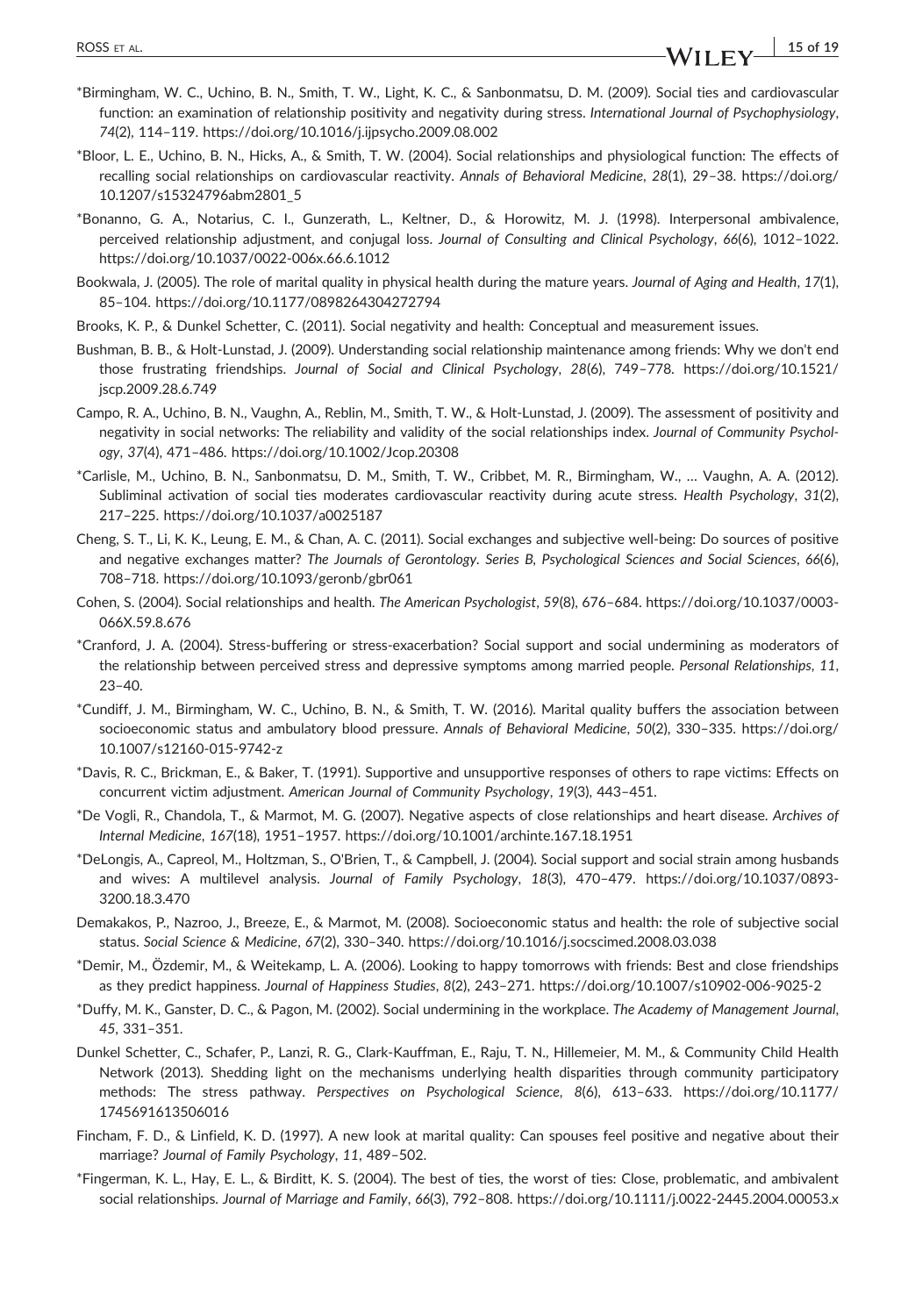- Fingerman, K. L., Pitzer, L., Lefkowitz, E. S., Birditt, K. S., & Mroczek, D. (2008). Ambivalent relationship qualities between adults and their parents: Implications for the well‐being of both parties. *Journals of Gerontology. Series B, Psychological Sciences and Social Sciences*, *63*(6), P362–P371.
- Fiori, K. L., Windsor, T. D., Pearson, E. L., & Crisp, D. A. (2013). Can positive social exchanges buffer the detrimental effects of negative social exchanges? Age and gender differences. *Gerontology*, *59*(1), 40–52. [https://doi.org/10.1159/](https://doi.org/10.1159/000339747) [000339747](https://doi.org/10.1159/000339747)
- \*Gilligan, M., Suitor, J. J., Feld, S., & Pillemer, K. (2015). Do positive feelings hurt? Disaggregating positive and negative components of intergenerational ambivalence. *Journal of Marriage and the Family*, *77*(1), 261–276. [https://doi.org/10.1111/](https://doi.org/10.1111/jomf.12146) [jomf.12146](https://doi.org/10.1111/jomf.12146)
- Gore, S., & Aseltine, R. H. Jr. (1995). Protective processes in adolescence: Matching stressors with social resources. *American Journal of Community Psychology*, *23*(3), 301–327.
- Hayes, A. F. (2018). Fundamentals of moderation analysis. In *Introduction to mediation, moderation, and conditional process analysis* (2nd ed.) (p. 240). New York: The Guilford Press.
- Henry, N. J. M., Berg, C. A., Smith, T. W., & Florsheim, P. (2007). Positive and negative characteristics of marital interaction and their association with marital satisfaction in middle‐aged and older couples. *Psychology and Aging*, *22*, 428–441.
- \*Hobman, E. V., Restubog, S. L. D., Bordia, P., & Tang, R. L. (2009). Abusive supervision in advising relationships: Investigating the role of social support. *Applied Psychology*, *58*(2), 233–256. [https://doi.org/10.1111/j.1464](https://doi.org/10.1111/j.1464-0597.2008.00330.x)‐0597.2008.00330.x
- \*Holt‐Lunstad, J., & Clark, B. D. (2014). Social stressors and cardiovascular response: Influence of ambivalent relationships and behavioral ambivalence. *International Journal of Psychophysiology*, *93*(3), 381–389. [https://doi.org/10.1016/j.](https://doi.org/10.1016/j.ijpsycho.2014.05.014) [ijpsycho.2014.05.014](https://doi.org/10.1016/j.ijpsycho.2014.05.014)
- Holt‐Lunstad, J., Smith, T. B., & Layton, J. B. (2010). Social relationships and mortality risk: A meta‐analytic review. *PLoS Medicine*, *7*(7), e1000316.<https://doi.org/10.1371/journal.pmed.1000316>
- \*Holt‐Lunstad, J., Uchino, B. N., Smith, T. W., & Hicks, A. (2007). On the importance of relationship quality: The impact of ambivalence in friendships on cardiovascular functioning. *Annals of Behavioral Medicine*, *33*(3), 278–290. <https://doi.org/10.1080/08836610701359795>
- \*Holt‐Lunstad, J., Uchino, B. N., Smith, T. W., Olson‐Cerny, C., & Nealey‐Moore, J. B. (2003). Social relationships and ambulatory blood pressure: Structural and qualitative predictors of cardiovascular function during everyday social interactions. *Health Psychology*, *22*(4), 388–397. [https://doi.org/10.1037/0278](https://doi.org/10.1037/0278-6133.22.4.388)‐6133.22.4.388
- Ibarra‐Rovillard, M. S., & Kuiper, N. A. (2011). Social support and social negativity findings in depression: Perceived responsiveness to basic psychological needs. *Clinical Psychology Review*, *31*(3), 342–352. [https://doi.org/10.1016/j.](https://doi.org/10.1016/j.cpr.2011.01.005) [cpr.2011.01.005](https://doi.org/10.1016/j.cpr.2011.01.005)
- Jackson, G. L., Kennedy, D., Bradbury, T. N., & Karney, B. R. (2014). A social network comparison of low‐income black and white newlywed couples. *Journal of Marriage and the Family*, *76*(5), 967–982.<https://doi.org/10.1111/jomf.12137>
- Jackson, G. L., Krull, J. L., Bradbury, T. N., & Karney, B. R. (2017). Household income and trajectories of marital satisfaction in early marriage. *Journal of Marriage and Family*.<https://doi.org/10.1111/jomf.12394>
- \*Joyce, S. (2013). *Ambivalent supervision and negative outcomes: Creating a measure*. (MSc). San Diego, CA: San Diego State University.
- \*Kent, R. G., Uchino, B. N., Cribbet, M. R., Bowen, K., & Smith, T. W. (2015). Social relationships and sleep quality. *Annals of Behavioral Medicine*, *49*(6), 912–917. [https://doi.org/10.1007/s12160](https://doi.org/10.1007/s12160-015-9711-6)‐015‐9711‐6
- \*Lee, H. J., & Szinovacz, M. E. (2016). Positive, negative, and ambivalent interactions with family and friends: Associations with well‐being. *Journal of Marriage and Family*.<https://doi.org/10.1111/jomf.12302>
- \*Lepore, S. J. (1992). Social conflict, social support, and psychological distress: Evidence of cross‐domain buffering effects. *Journal of Personality and Social Psychology*, *63*(5), 857–867.
- Luescher, K., & Pillemer, K. (1998). Intergenerational ambivalence: A new approach to the study of parent‐child relations in later life. *Journal of Marriage and the Family*, *60*(2), 413–425.<https://doi.org/10.2307/353858>
- \*Major, B., Zubek, J. M., Cooper, M. L., Cozzarelli, C., & Richards, C. (1997). Mixed messages: Implications of social conflict and social support within close relationships for adjustment to a stressful life event. *Journal of Personality and Social Psychology*, *72*(6), 1349–1363.
- \*Mattson, R. E., Rogge, R. D., Johnson, M. D., Davidson, E. K. B., & Fincham, F. D. (2013). The positive and negative semantic dimensions of relationship satisfaction. *Personal Relationships*, *20*(2), 328–355. [https://doi.org/10.1111/j.1475](https://doi.org/10.1111/j.1475-6811.2012.01412.x)‐ [6811.2012.01412.x](https://doi.org/10.1111/j.1475-6811.2012.01412.x)
- Mayr, E. (1982). *The growth of biological thought. Belknap, Cambridge*. Cambridge, MA: Belknap Press of Harvard University Press.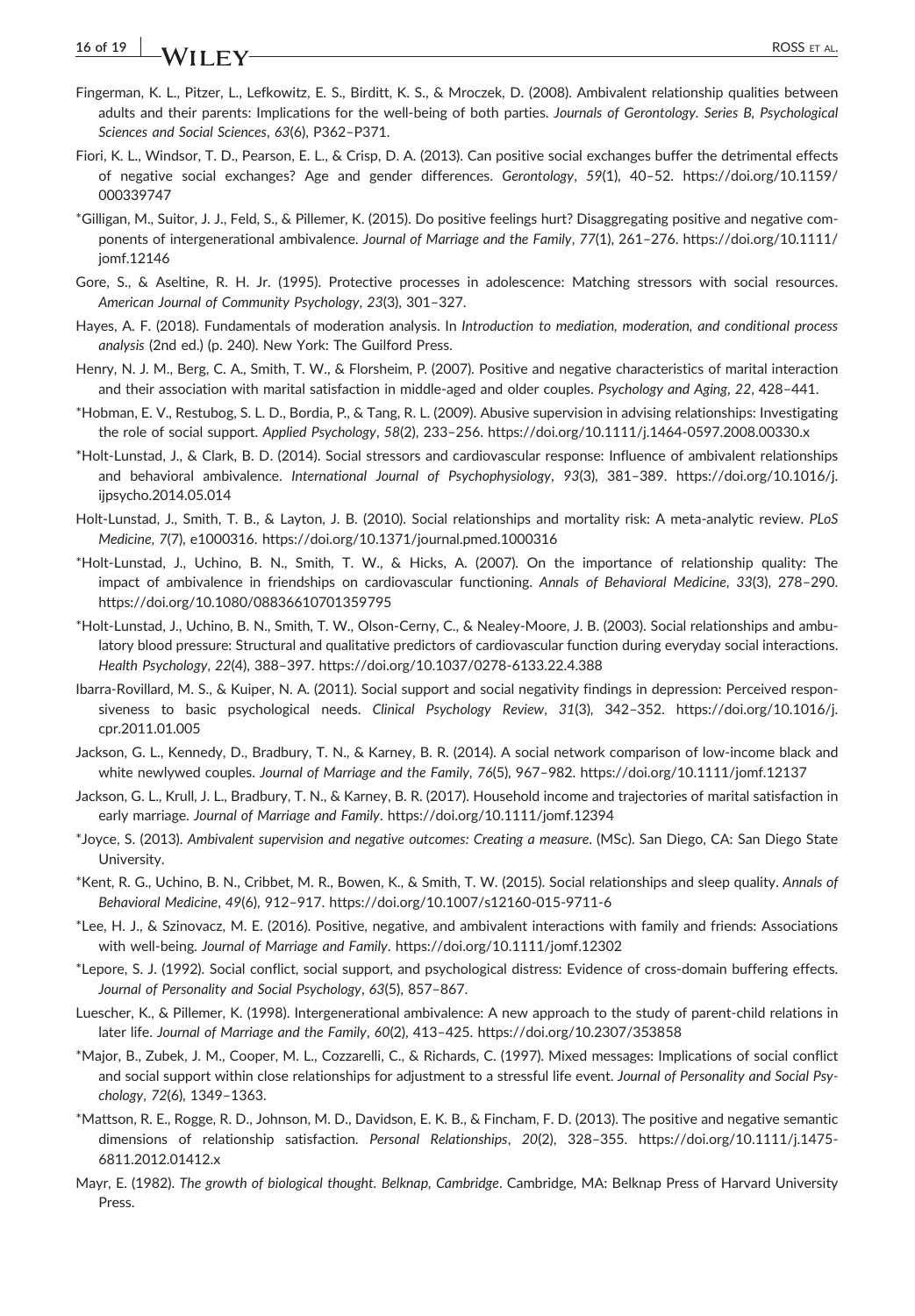- Mustafa, M., Carson‐Stevens, A., Gillespie, D., & Edwards, A. G. (2013). Psychological interventions for women with metastatic breast cancer. *Cochrane Database of Systematic Reviews*, *6*, CD004253. [https://doi.org/10.1002/14651858.](https://doi.org/10.1002/14651858.CD004253.pub4) [CD004253.pub4](https://doi.org/10.1002/14651858.CD004253.pub4)
- Newsom, J. T., Mahan, T. L., Rook, K. S., & Krause, N. (2008). Stable negative social exchanges and health. *Health Psychology*, *27*(1), 78–86. [https://doi.org/10.1037/0278](https://doi.org/10.1037/0278-6133.27.1.78)‐6133.27.1.78
- Newsom, J. T., Nishishiba, M., Morgan, D. L., & Rook, K. S. (2003). The relative importance of three domains of positive and negative social exchanges: A longitudinal model with comparable measures. *Psychology and Aging*, *18*(4), 746–754. [https://doi.org/10.1037/0882](https://doi.org/10.1037/0882-7974.18.4.746)‐7974.18.4.746
- Newsom, J. T., Rook, K. S., Nishishiba, M., Sorkin, D. H., & Mahan, T. L. (2005). Understanding the relative importance of positive and negative social exchanges: Examining specific domains and appraisals. *The Journals of Gerontology. Series B, Psychological Sciences and Social Sciences*, *60*(6), P304–P312.
- O'Connor, T. (1994). Emergent properties. *American Philosophical Quarterly*, *31*, 91–104.
- \*Okun, M. A., & Keith, V. M. (1998). Effects of positive and negative social exchanges with various sources on depressive symptoms in younger and older adults. *The Journals of Gerontology. Series B, Psychological Sciences and Social Sciences*, *53*(1), P4–P20.
- Pierce, G. R. (1994). The quality of relationships inventory. In B. R. Burleson, T. L. Albrecht, & I. G. Sarason (Eds.), *Communication of social support: Messages, interactions, relationships, and community* (pp. 247–266). Thousand Oaks, CA: SAGE Publications Inc.
- Pietromonaco, P. R., Uchino, B. N., & Dunkel Schetter, C. (2013). Close relationship processes and health: Implications of attachment theory for health and disease. *Health Psychology*, *32*(5), 499–513.<https://doi.org/10.1037/a0029349>
- Price, J., Repetti, R. L., Robles, T. F., & Carroll, J. E. (2018). Self‐disclosure interacts with positive and negative features of romantic social relationships on telomere length. *Psychomatic Medicine*, *80*(3), A146–A147.
- \*Reblin, M., Donaldson, G., Ellington, L., Mooney, K., Caserta, M., & Lund, D. (2015). Spouse cancer caregivers' burden and distress at entry to home hospice: The role of relationship quality. *Journal of Social and Personal Relationships*. <https://doi.org/10.1177/0265407515588220>
- \*Reblin, M., Uchino, B. N., & Smith, T. W. (2010). Provider and recipient factors that may moderate the effectiveness of received support: Examining the effects of relationship quality and expectations for support on behavioral and cardiovascular reactions. *Journal of Behavioral Medicine*, *33*(6), 423–431. [https://doi.org/10.1007/s10865](https://doi.org/10.1007/s10865-010-9270-z)‐010‐9270‐z
- Reis, H. T., & Gable, S. L. (2015). Responsiveness. *Current Opinion in Psychology*, *1*, 67–71. [https://doi.org/10.1016/j.](https://doi.org/10.1016/j.copsyc.2015.01.001) [copsyc.2015.01.001](https://doi.org/10.1016/j.copsyc.2015.01.001)
- Reis, H. T., & Wheeler, L. (1991). Studying Social‐Interaction with the Rochester Interaction Record. *Advances in Experimental Social Psychology*, *24*, 269–318. [https://doi.org/10.1016/S0065](https://doi.org/10.1016/S0065-2601(08)60332-9)‐2601(08)60332‐9
- Rini, C., & Dunkel Schetter, C. (2010). The effectiveness of social support attempts in intimate relationships. In K. T. Sullivan, & J. Davila (Eds.), *Support processes in intimate relationships* (pp. 26–67). Oxford: Oxford University Press.
- Rogge, R. D., Fincham, F. D., Crasta, D., & Maniaci, M. R. (2017). Positive and negative evaluation of relationships: Development and validation of the Positive‐Negative Relationship Quality (PN‐RQ) scale. *Psychological Assessment*, *29*, 1028–1043.
- \*Rook, K. S. (1984). The negative side of social interaction: Impact on psychological well‐being. *Journal of Personality and Social Psychology*, *46*(5), 1097–1108.
- Rook, K. S. (1990). Parallels in the study of social support and social strain. *Journal of Social and Clinical Psychology*, *9*, 118–132.
- Rook, K. S. (1992). Detrimental aspects of social relationships: Taking stock of an emerging literature. In.
- \*Rook, K. S. (2003). Exposure and reactivity to negative social exchanges: A preliminary investigation using daily diary data. *Journal of Gerontology: PSYCHOLOGICAL SCIENCES.*, *58*, P100–P111.<https://doi.org/10.1093/geronb/58.2.P100>
- Rook, K. S. (2014). The health effects of negative social exchanges in later life. *Generations‐Journal of the American Society on Aging*, *38*(1), 15–23.
- Rook, K. S. (2015). Social networks in later life: Weighing positive and negative effects on health and well‐being. *Current Directions in Psychological Science*, *24*(1), 45–51.<https://doi.org/10.1177/0963721414551364>
- Rook, K. S., August, K. J., & Sorkin, D. H. (2011). Social network functions and health. In R. Contrada, & A. Baum (Eds.), *Handbook of stress science: Biology, psychology, and health* (pp. 123–135). New York: Springer.
- \*Rook, K. S., Luong, G., Sorkin, D. H., Newsom, J. T., & Krause, N. (2012). Ambivalent versus problematic social ties: Implications for psychological health, functional health, and interpersonal coping. *Psychology and Aging*, *27*(4), 912–923.<https://doi.org/10.1037/a0029246>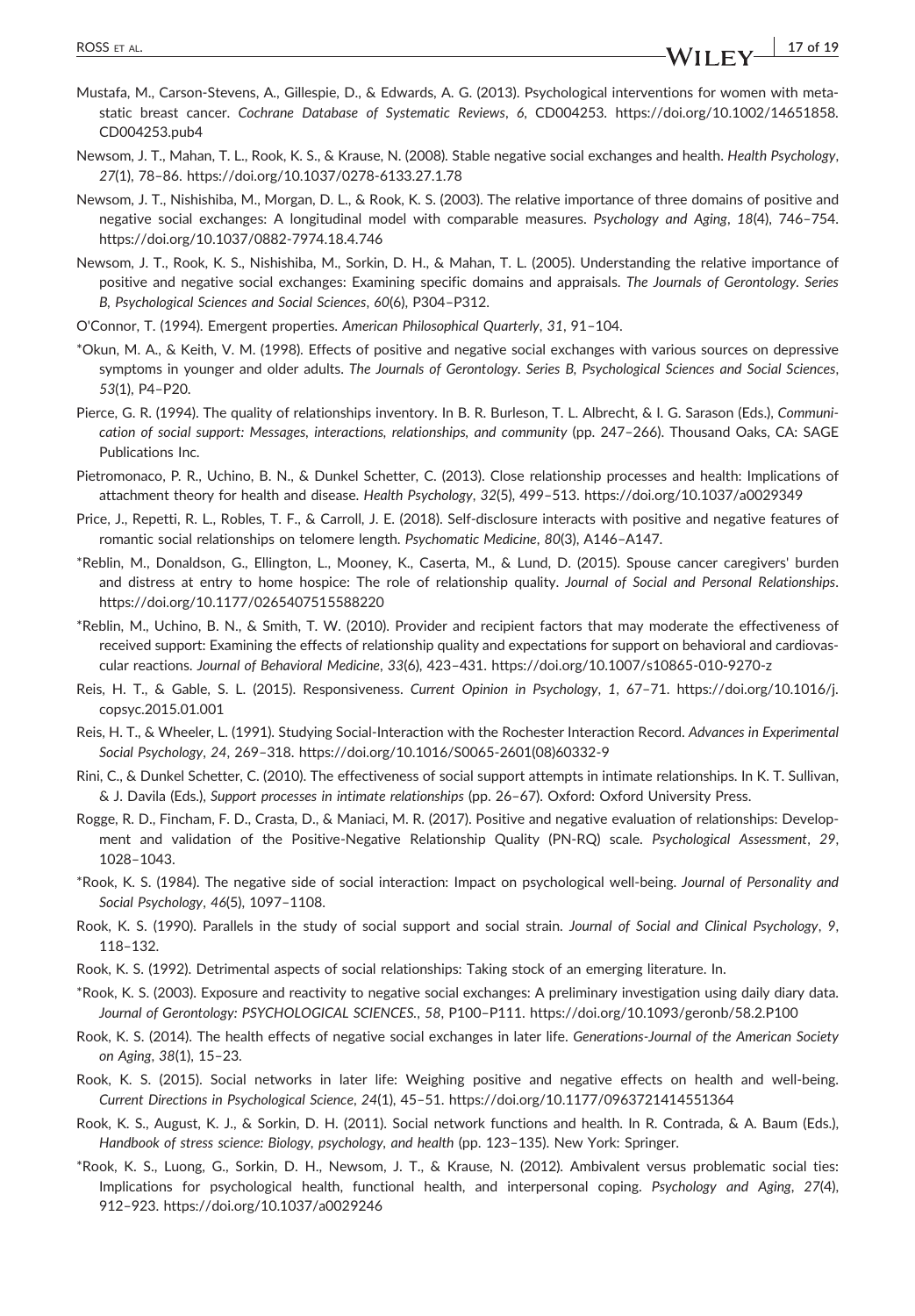# **18 of 19 I ALLER TAL**

- Rook, K. S., & Pietromonaco, P. R. (1987). Close relationships: Ties that heal or ties that bind? In *Advances in personal relationships* (Vol. 1) (pp. 1–38. Greenwich, CT: JAI Press, Inc.
- \*Ross, K. M., Guardino, C., Hobel, C. J., & Dunkel Schetter, C. (2018). Partner relationship satisfaction, partner conflict, and maternal cardio‐metabolic health in the year following the birth of a child. *Journal of Behavioral Medicine*, *41*(5), 722–732. [https://doi.org/10.1007/s10865](https://doi.org/10.1007/s10865-018-9947-2)‐018‐9947‐2
- Ross, K. M., Martin, T., Chen, E., & Miller, G. E. (2011). Social encounters in daily life and 2‐year changes in metabolic risk factors in young women. *Development and Psychopathology*, *23*(3), 897–906. [https://doi.org/10.1017/S095](https://doi.org/10.1017/S0954579411000381) [4579411000381](https://doi.org/10.1017/S0954579411000381)
- \*Ross, K. M., Miller, G., Qadir, S., Keenan‐Devlin, L., Leigh, A. K. K., & Borders, A. (2017). Close relationship qualities and maternal peripheral inflammation during pregnancy. *Psychoneuroendocrinology*, *77*, 252–260. [https://doi.org/10.1016/j.](https://doi.org/10.1016/j.psyneuen.2017.01.003) [psyneuen.2017.01.003](https://doi.org/10.1016/j.psyneuen.2017.01.003)
- \*Ross, K. M., Thomas, J., Campbell, T., Letourneau, N., & Giesbrecht, G. F. (2019). Partner social support during pregnancy and the postpartum period and inflammation in 3‐month‐old infants. Under Review. *Biological Psychology*, *15*, 11–19
- Rueger, S. Y., Malecki, C. K., Pyun, Y., Aycock, C., & Coyle, S. (2016). A meta‐analytic review of the association between perceived social support and depression in childhood and adolescence. *Psychological Bulletin*, *142*(10), 1017–1067. <https://doi.org/10.1037/bul0000058>
- Ruehlman, L. S., & Wolchik, S. A. (1988). Personal goals and interpersonal support and hindrance as factors in psychological distress and well‐being. *Journal of Personality and Social Psychology*, *55*(2), 293–301. [https://doi.org/10.1037/0022](https://doi.org/10.1037/0022-3514.55.2.293)‐ [3514.55.2.293](https://doi.org/10.1037/0022-3514.55.2.293)
- Sandler, I. N., & Barrera, M. (1984). Toward a multimethod approach to assessing the effects of social support. *American Journal of Community Psychology*, *12*(1), 37–52.<https://doi.org/10.1007/Bf00896927>
- \*Schuster, T. L., Kessler, R. C., & Aseltine, R. H. Jr. (1990). Supportive interactions, negative interactions, and depressed mood. *American Journal of Community Psychology*, *18*(3), 423–438.
- Spanier, G. B. (1976). Measuring dyadic adjustment—New scales for assessing quality of marriage and similar dyads. *Journal of Marriage and the Family*, *38*(1), 15–28.<https://doi.org/10.2307/350547>
- Thompson, M. M., Zanna, M. P., & Griffin, D. W. (1995). Let's not be indifferent about (attitudinal) ambivalence. In.
- \*Uchino, B. N., Bosch, J. A., Smith, T. W., Carlisle, M., Birmingham, W., Bowen, K. S., … O'Hartaigh, B. (2013). Relationships and cardiovascular risk: Perceived spousal ambivalence in specific relationship contexts and its links to inflammation. *Health Psychology*, *32*(10), 1067–1075.<https://doi.org/10.1037/a0033515>
- \*Uchino, B. N., Cawthon, R. M., Smith, T. W., Light, K. C., McKenzie, J., Carlisle, M., … Bowen, K. (2012). Social relationships and health: Is feeling positive, negative, or both (ambivalent) about your social ties related to telomeres? *Health Psychology*, *31*(6), 789–796.<https://doi.org/10.1037/a0026836>
- \*Uchino, B. N., Holt‐Lunstad, J., Smith, T. W., & Bloor, L. (2004). Heterogeneity in social networks: A comparison of different models linking relationships to psychological outcomes. *Journal of Social and Clinical Psychology*, *23*(2), 123–139.<https://doi.org/10.1521/jscp.23.2.123.31014>
- Uchino, B. N., Holt‐Lunstad, J., Uno, D., Campo, R., & Reblin, M. (2007). The social neuroscience of relationships: The examination of health‐relevant pathways. In E. Harmon‐Jones, & P. Winkielman (Eds.), *Social neuroscience: Integrating biological and psychological explanations of social behavior* (pp. 474–492). New York: Guilford Press.
- \*Uchino, B. N., Holt‐Lunstad, J., Uno, D., & Flinders, J. B. (2001). Heterogeneity in the social networks of young and older adults: Prediction of mental health and cardiovascular reactivity during acute stress. *Journal of Behavioral Medicine*, *24*(4), 361–382.
- \*Uchino, B. N., Kent de Grey, R. G., & Cronan, S. (2016). The quality of social networks predicts age‐related changes in cardiovascular reactivity to stress. *Psychology and Aging*, *31*(4), 321–326.<https://doi.org/10.1037/pag0000092>
- \*Uchino, B. N., Ruiz, J. M., Smith, T. W., Smyth, J. M., Taylor, D. J., Allison, M., & Ahn, C. (2015). The strength of family ties: Perceptions of network relationship quality and levels of c‐reactive proteins in the North Texas Heart Study. *Annals of Behavioral Medicine*, *49*(5), 776–781. [https://doi.org/10.1007/s12160](https://doi.org/10.1007/s12160-015-9699-y)‐015‐9699‐y
- \*Uchino, B. N., Smith, T. W., & Berg, C. A. (2014). Spousal relationship quality and cardiovascular risk: Dyadic perceptions of relationship ambivalence are associated with coronary‐artery calcification. *Psychological Science*, *25*(4), 1037–1042. <https://doi.org/10.1177/0956797613520015>
- \*Uchino, B. N., Smith, T. W., Carlisle, M., Birmingham, W. C., & Light, K. C. (2013). The quality of spouses' social networks contributes to each other's cardiovascular risk. *PLoS ONE*, *8*(8), e71881.<https://doi.org/10.1371/journal.pone.0071881>
- Ullrich, J., Schermelleh‐Engel, K., & Bottcher, B. (2008). The moderator effect that wasn't there: Statistical problems in ambivalence research. *Journal of Personality and Social Psychology*, *95*(4), 774–794.<https://doi.org/10.1037/a0012709>